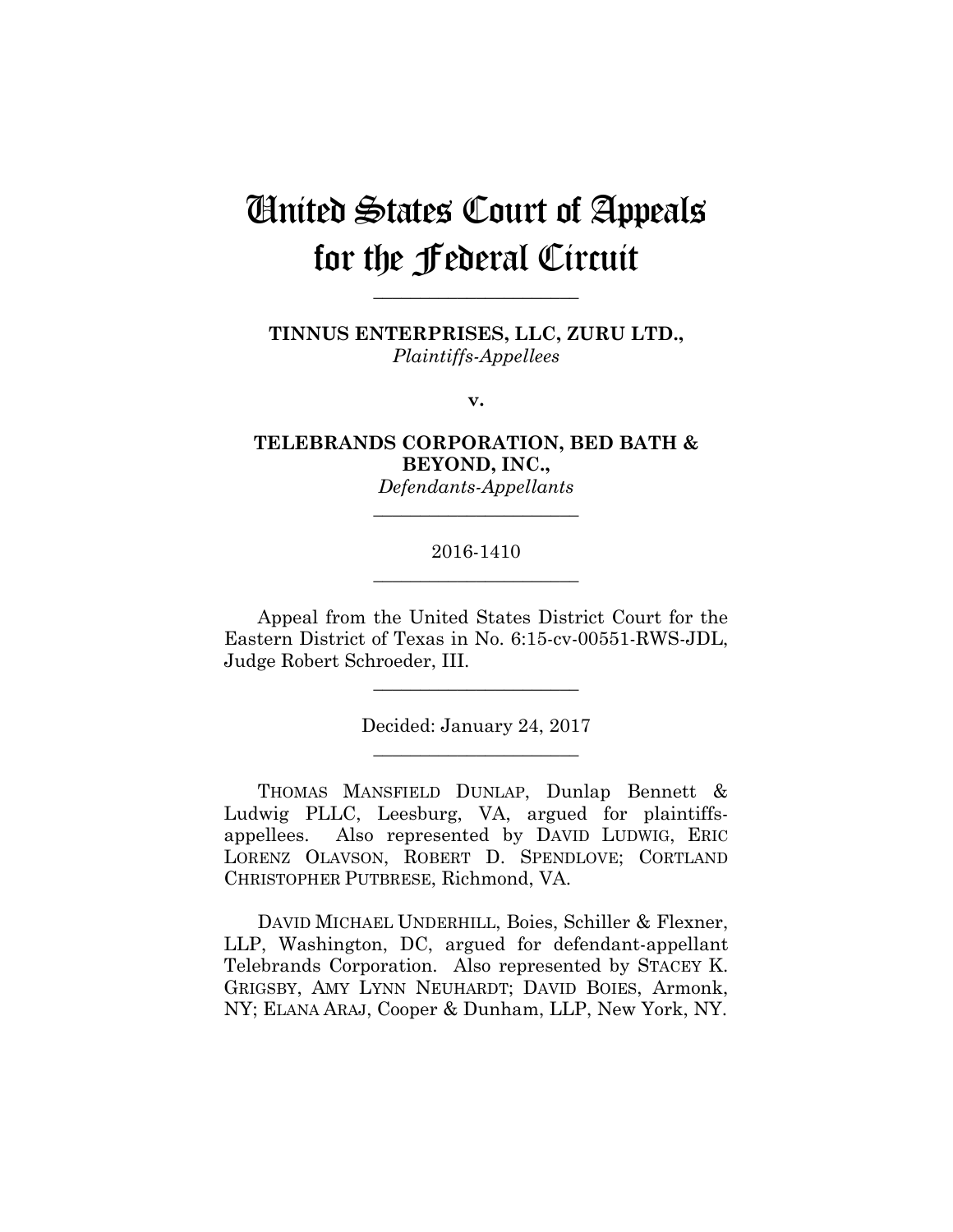ROBERT THOMAS MALDONADO, ELANA ARAJ, Cooper & Dunham, LLP, New York, NY, appeared for defendantappellant Bed Bath & Beyond, Inc.

**\_\_\_\_\_\_\_\_\_\_\_\_\_\_\_\_\_\_\_\_\_\_** 

Before MOORE, WALLACH, and STOLL, *Circuit Judges.*

#### STOLL, *Circuit Judge.*

This is an appeal from the grant of a preliminary injunction. The United States District Court for the Eastern District of Texas ruled for the patentee, Tinnus Enterprises, LLC, and entered a preliminary injunction barring Telebrands Corporation from selling its accused product, Balloon Bonanza, or any colorable imitation thereof. Telebrands alleges that the district court abused its discretion by concluding that (1) the asserted claims were likely infringed; (2) the claims were not vulnerable on indefiniteness or obviousness grounds; and (3) Tinnus made a showing of irreparable harm. For the reasons stated below, we disagree with Telebrands and affirm the district court's grant of a preliminary injunction.

### **BACKGROUND**

Tinnus Enterprises, LLC produces a toy for filling water balloons covered by U.S. Patent No. 9,051,066, which it calls "Bunch O Balloons." Telebrands Corporation sells a competing product, "Balloon Bonanza." Both products attach to a hose and fill multiple water balloons at once by channeling the water into the balloons through a set of hollow tubes. A side-by-side comparison of the rival products is shown below: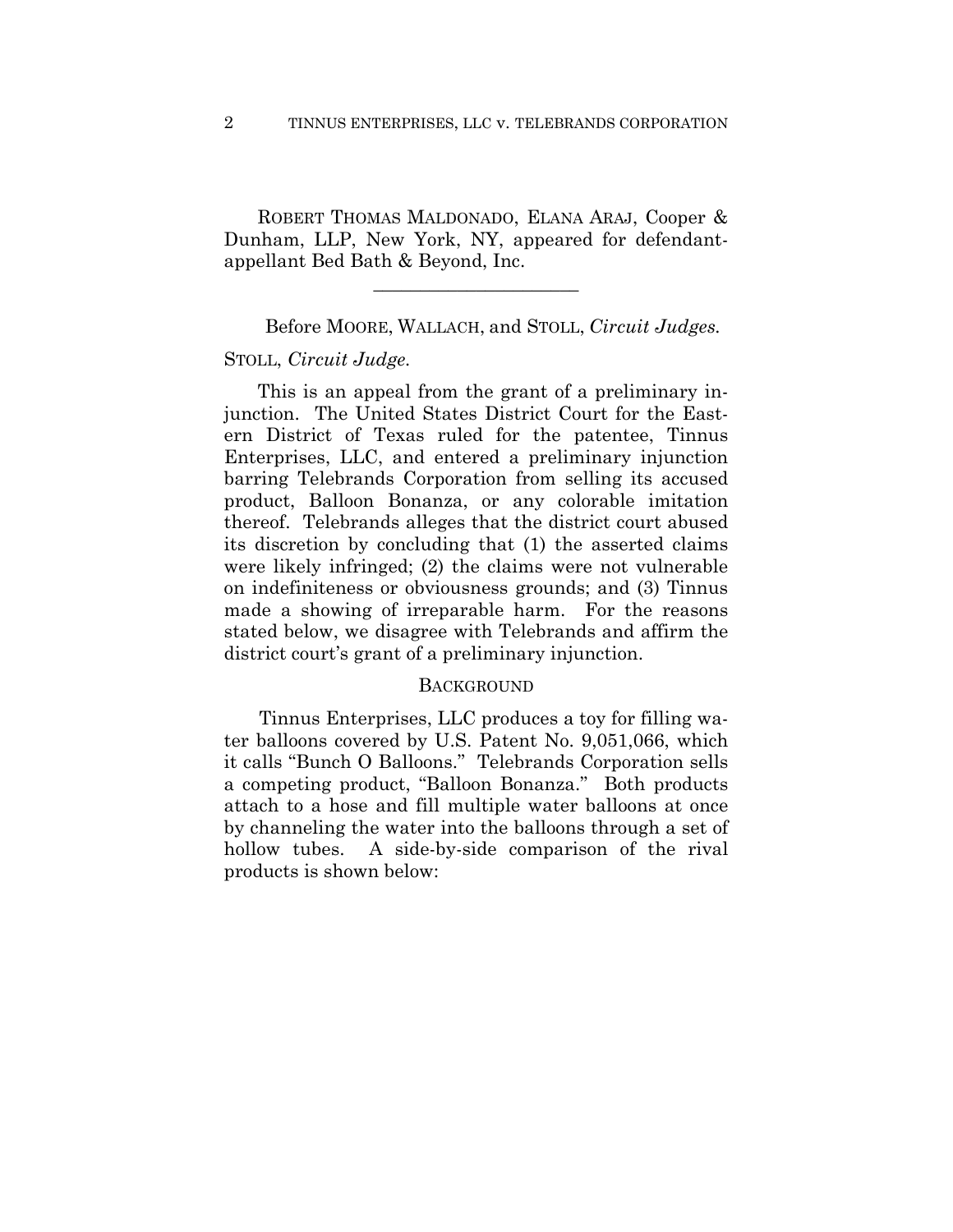**Bunch O Balloons** 

**Balloon Bonanza** 



Appellee Br. 11.

<u>.</u>

Tinnus and ZURU Ltd.1 (collectively, "Tinnus") sued Telebrands and Bed Bath & Beyond, Inc. (collectively, "Telebrands") for infringement of the '066 patent and subsequently moved for a preliminary injunction. The Magistrate Judge issued a Report and Recommendation ("R&R") in which he recommended granting Tinnus's motion. *Tinnus Enters., LLC v. Telebrands Corp.*, No. 15- 00551, 2015 WL 11089479 (E.D. Tex. Sept. 11, 2015) (*Magistrate Op.*). The district court overruled Telebrands' objections to the R&R, adopted the R&R's findings, and granted Tinnus's motion. *Tinnus Enters., LLC v. Telebrands Corp.*, No. 15-00551, 2015 WL 11089480 (E.D. Tex. Dec. 2, 2015). Shortly thereafter, the Patent Trial and Appeal Board instituted a Post-Grant Review proceeding for the '066 patent, finding all claims were more likely than not invalid based on the same arguments considered by the district court.

## I. The '066 Patent

The '066 patent relates to a system and method for simultaneously filling multiple containers with fluid. '066

<sup>1</sup> ZURU is the exclusive licensee of all present and future patent rights owned by Tinnus that relate to the Bunch O Balloons product.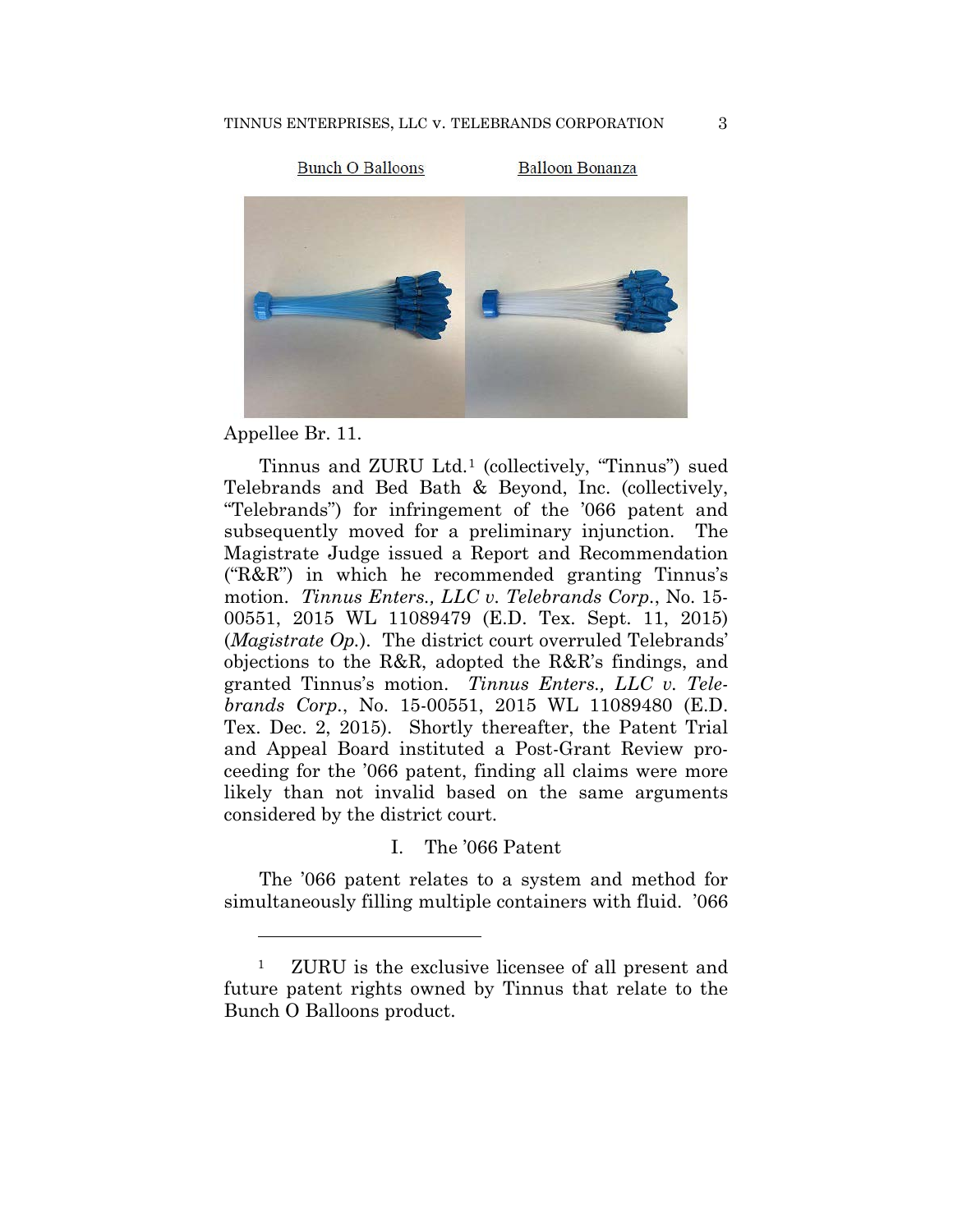patent col. 1 ll. 19–21. One application of the '066 patent is the mass-filling of water balloons, as shown in the embodiment depicted in Figure 1:



This embodiment includes a housing 12 with two ends: end A is removably attached to a fluid source, e.g., hose 14, and end B is attached to a plurality of hollow tubes 16. *Id.* col. 2 ll. 35–37. A plurality of containers 18—in this instance, balloons—are clamped to the tubes 16 using elastic valves 20, which can include elastic fasteners, such as O-rings. *Id.* col. 2 ll. 51–59. The patent refers to the force applied by the elastic valves to keep the containers attached to the tubes as the "connecting force." *Id.* col. 3 ll. 52–64. Once the fluid source is turned on, multiple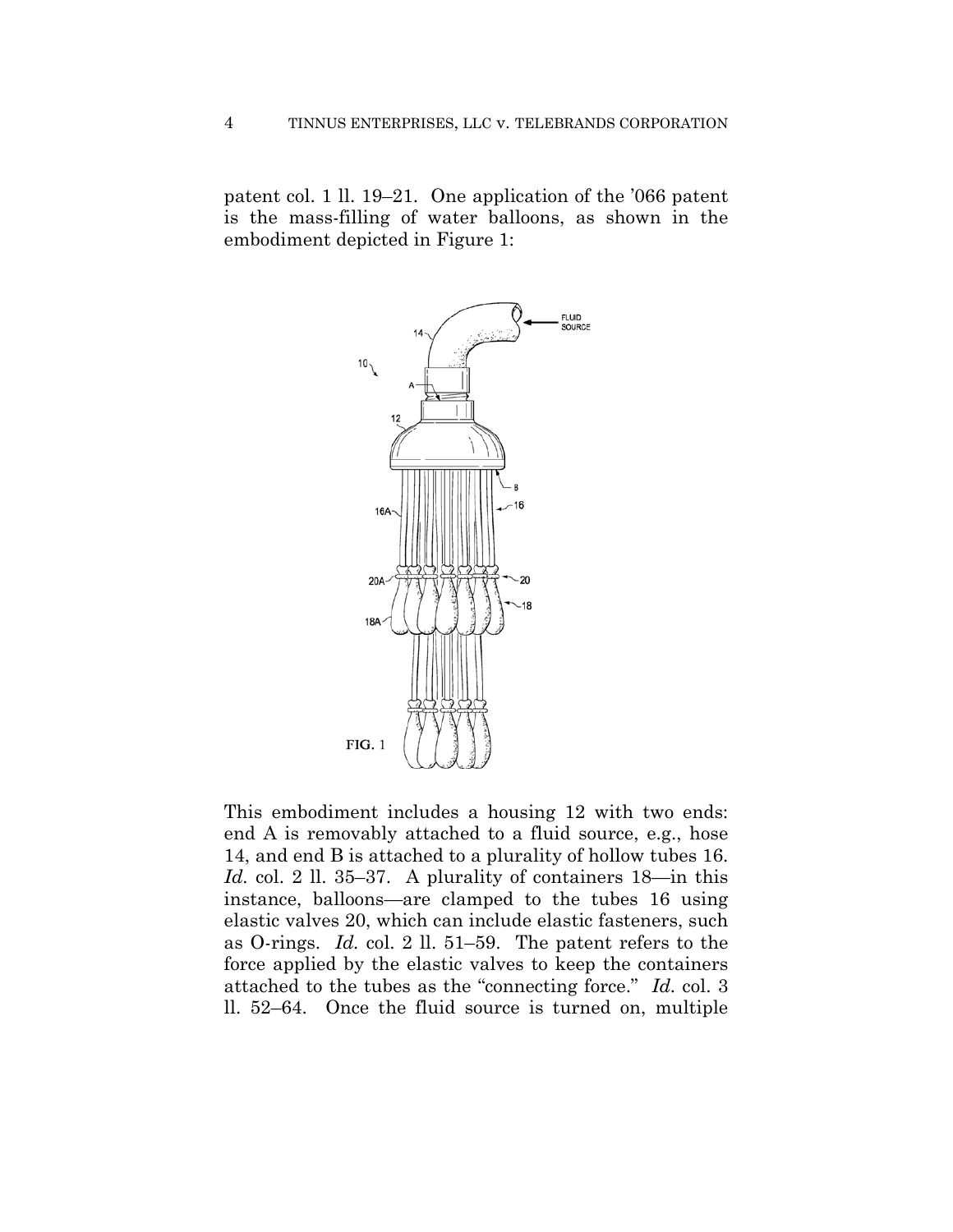balloons are filled simultaneously: fluid flows from hose 14, through the housing 12, and into the containers 18 through the tubes 16. *Id.* col. 3 ll. 41–42.

The '066 patent teaches three ways to overcome the connecting force such that the containers detach from the tubes. These include: (1) pulling the containers away from the tubes, *id.* col. 3 ll. 48–51; (2) shaking the device to overcome the connecting force holding the containers to the tubes, *id.* col. 3 ll. 52–57; and (3) allowing the containers to fall off due to gravity, *id.* col. 3 ll. 65–67. After being detached from the tubes using any of the abovedescribed methods, the elastic valve constricts and seals the balloon. *Id.* col. 4 ll. 64–67.

Independent claim 1 is illustrative, and it recites:

1. An apparatus comprising:

a housing comprising an opening at a first end, and a plurality of holes extending through a common face of the housing at a second end;

a plurality of flexible hollow tubes, each hollow tube *attached* to the housing at a respective one of the holes at the second end of the housing;

a plurality of containers, each container removably attached to a respective one of the hollow tubes; and

a plurality of elastic fasteners, each elastic fastener clamping a respective one of the plurality of containers to a corresponding hollow tube, and *each elastic fastener configured to provide a connecting force that is not less than a weight of one of the containers when substantially filled with water, and to automatically seal its respective one of the plurality of containers upon detaching the container from its corresponding hollow tube, such*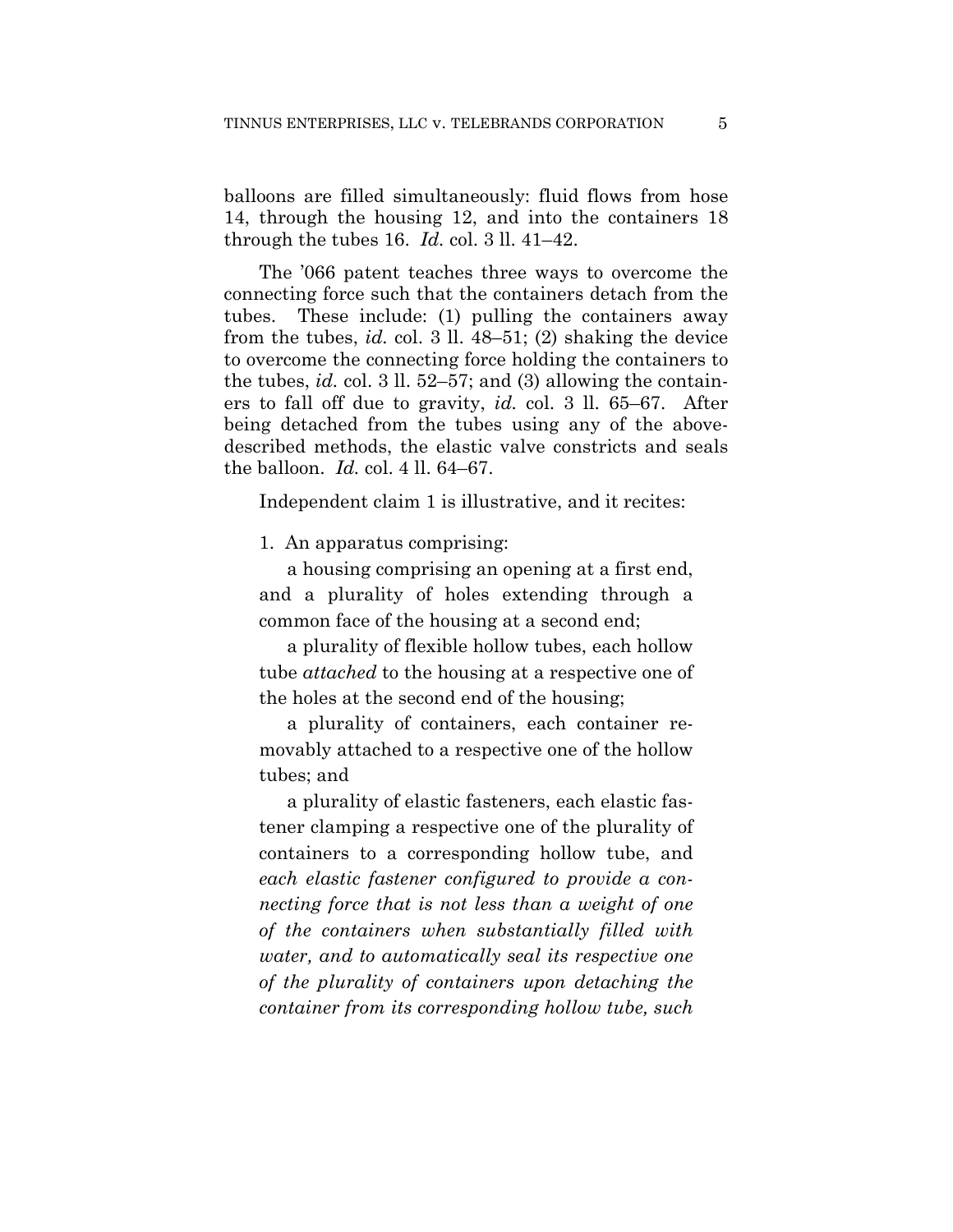*that shaking the hollow tubes in a state in which the containers are substantially filled with water overcomes the connecting force and causes the containers to detach from the hollow tubes* thereby causing the elastic fasteners to automatically seal the containers,

wherein the apparatus is configured to fill the containers substantially simultaneously with a fluid.

*Id.* col. 6 ll. 30–53 (emphasis added to indicate disputed limitations).

## II. District Court Proceedings

Tinnus filed its patent infringement suit against Telebrands on the day the '066 patent issued and filed a motion for a preliminary injunction nine days later. The Magistrate Judge reviewed the briefing and held a hearing to evaluate evidence on the preliminary injunction factors before recommending that Tinnus's motion be granted.

In his infringement analysis, the Magistrate Judge reviewed Tinnus's claim chart, which mapped the claim limitations onto the Balloon Bonanza product. The claim chart explained why each limitation was met and included photographs of the allegedly infringing product, images from the product instruction manual, screenshots of the product, and related product videos. Telebrands countered that its product did not infringe because its tubes can slide in and out of the housing and therefore are not "attached" to the housing, as required by the claims. Relying on the plain and ordinary meaning of "attached"—"connected or joined to something"—the Magistrate Judge concluded that the "tubes of the Balloon Bonanza product are connected to the housing holes in order for the product to function properly." *Magistrate Op.*, 2015 WL 11089479, at \*4. Telebrands also asserted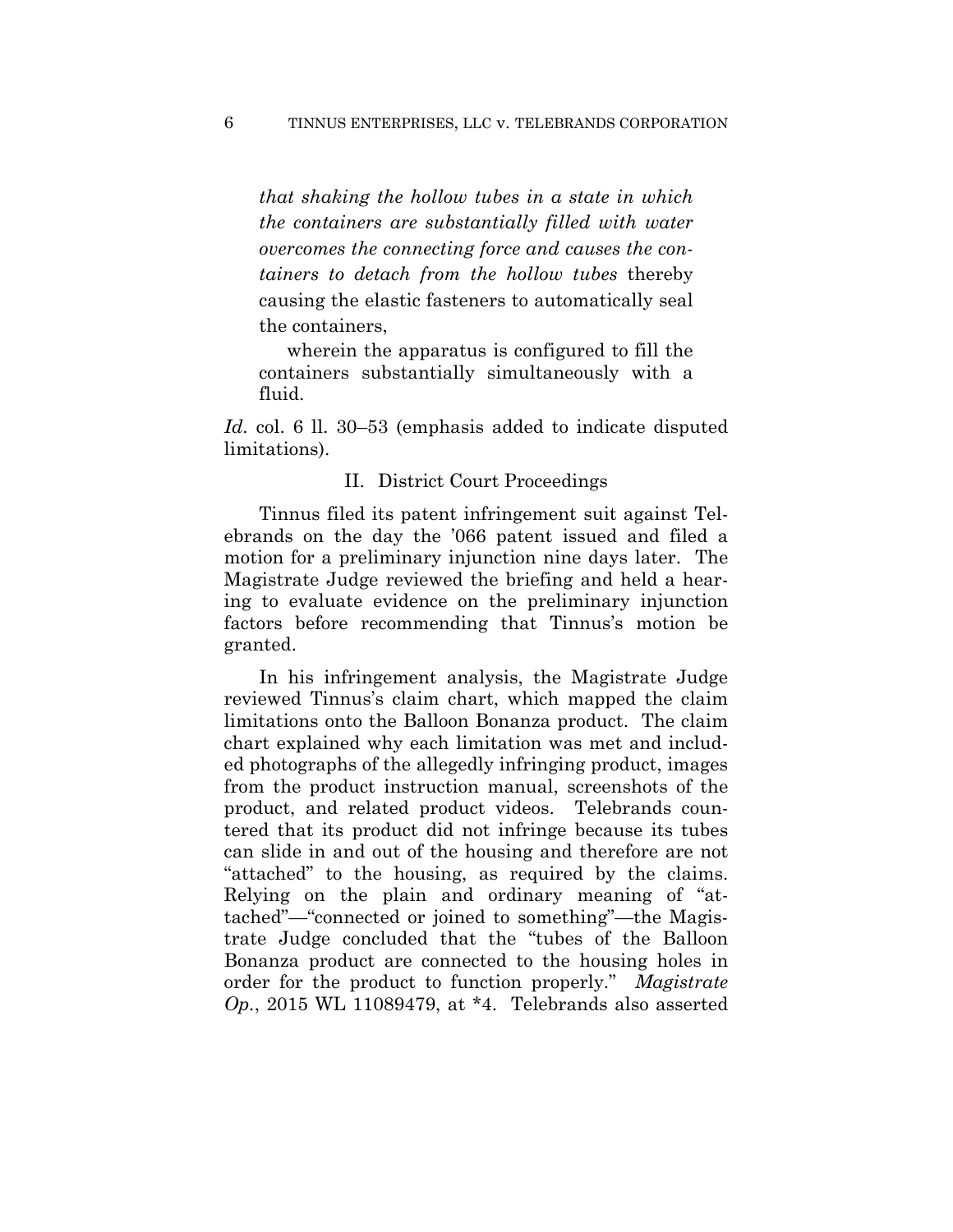that disputes over the meaning of "not less than" in conjunction with the term "connecting force" meant that the elastic fastener limitation was not met.2 The Magistrate Judge, however, found that this argument was actually premised on Telebrands' contention that shaking is not required to detach the balloons from the tubes in the Balloon Bonanza product. Because the Balloon Bonanza manual instructs the user to "[t]urn off water and give balloons a shake to release," *id.* (alteration in original) (quoting J.A. 447), the Magistrate Judge concluded that Balloon Bonanza likely met the disputed limitation, regardless of how it construed "connecting force" or "not less than."

The Magistrate Judge also found that Telebrands' indefiniteness and enablement arguments failed to raise a substantial question of validity. First, Telebrands contended that the term "substantially filled" was indefinite because it required subjectivity in determining when the container had become substantially filled. The Magistrate Judge disagreed, noting that there is no per se rule that the term "substantially" is indefinite. The Magistrate Judge further identified "specific parameters" in the claims describing how to determine whether a container is substantially filled—for example, "when the 'water overcomes the connecting force and causes the containers to detach from the hollow tubes.'" *Id.* at \*5 (quoting '066 patent col. 6 ll. 48–52). Second, Telebrands alleged that the term "connecting force" was not enabled because the '066 patent never describes the type of force where the connecting force is not less than the weight of the con-

1

<sup>2</sup> This limitation requires "each elastic fastener configured to provide a connecting force that is not less than a weight of one of the containers when substantially filled with water." *Magistrate Op.*, 2015 WL 11089479, at \*4 (quoting '066 patent col. 6 ll. 41–44).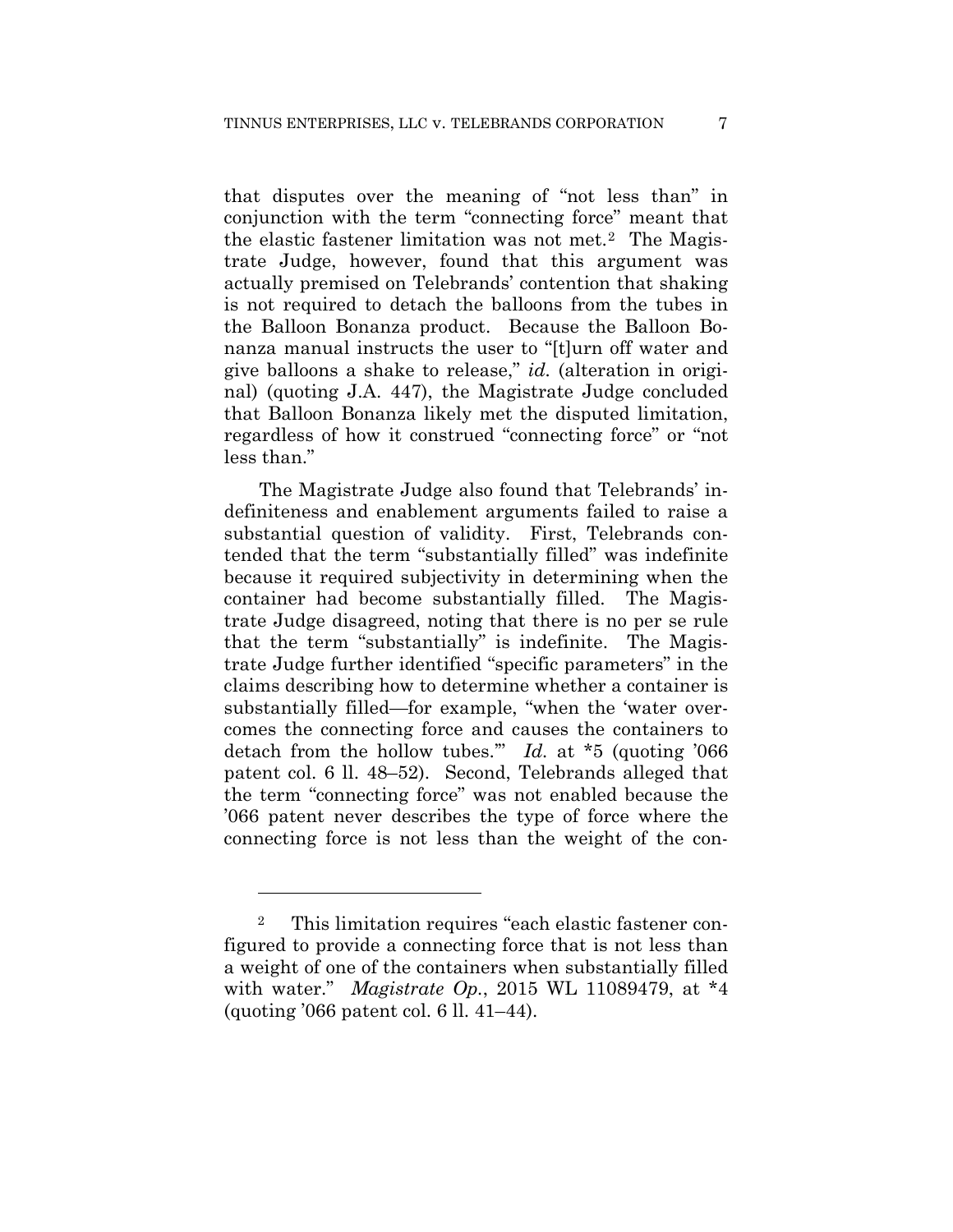tainer, i.e., when the container will not detach from the tube. The Magistrate Judge disagreed because claim 1 itself recites a shaking limitation for detaching the containers when the connecting force is not less than the weight of the containers when substantially filled with water, which was consistent with the teachings in the specification.

Next, Telebrands argued that claim 1 was obvious over U.S. Patent No. 5,826,803 ("Cooper") in view of U.S. Patent Publication No. 2013/0118640 ("Saggio"), as well as Cooper in view of Saggio and U.S. Patent Publication No. 2005/0004430 ("Lee").3 Cooper discloses a garden sprinkler, as shown in Figure 4 below, that attaches to a garden hose and has multiple bendable tubes 18. '803 patent col. 2 ll. 22–28, col. 3 ll. 19–23.



Saggio teaches a system, shown in Figure 7 below, that fills multiple tie-less water balloons simultaneously using a one-way valve, as depicted in Figure 5 reproduced

<u>.</u>

<sup>3</sup> Telebrands offered additional obviousness combinations based on other references at the district court level, but it does not raise them on appeal.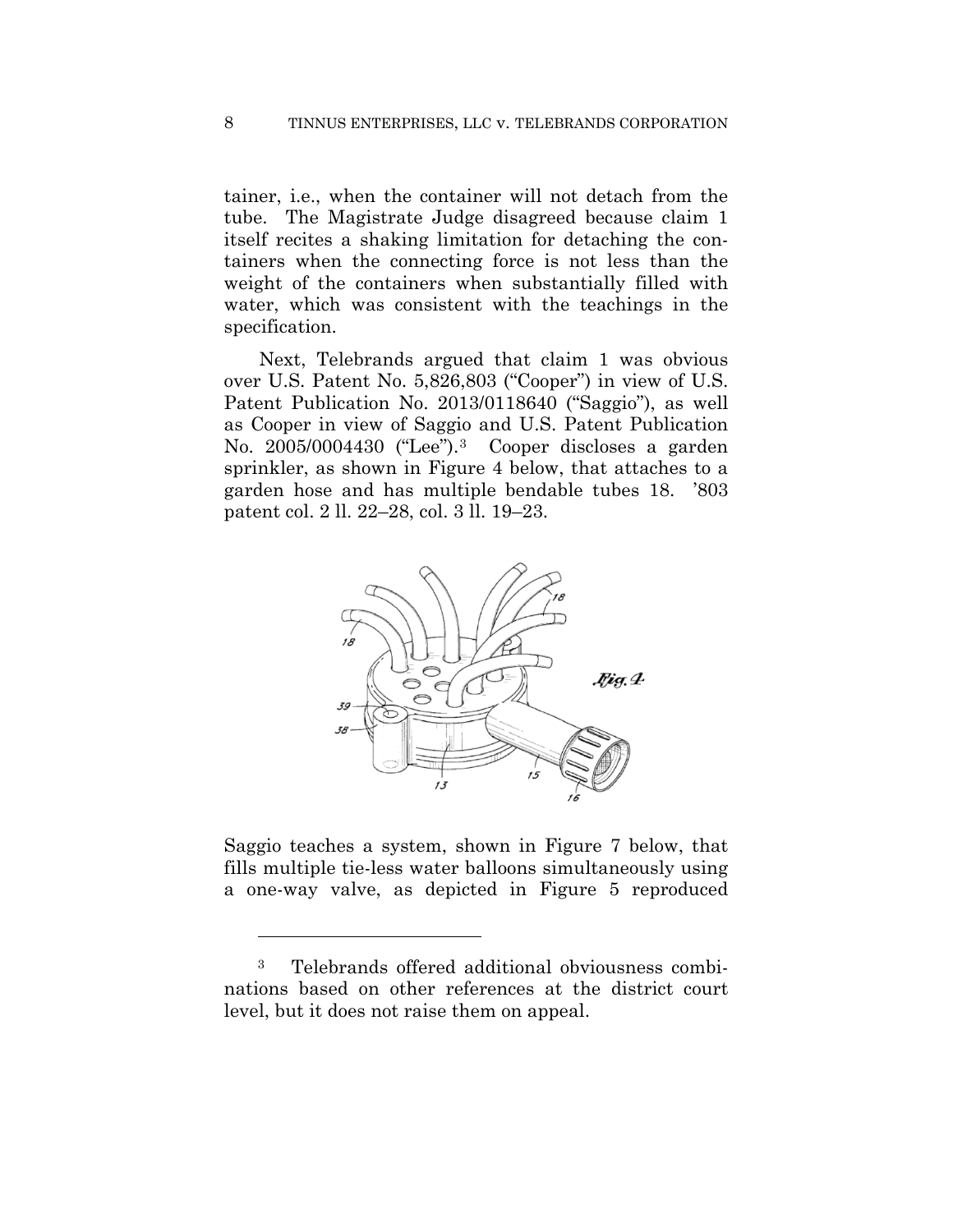below. When water flows into the balloon through channel 20, the water pressure pushes seal 16 and inner membrane 18 up against the outer wall of the balloon 12, thereby locking in the water and preventing it from escaping. J.A. 741.



Lee discloses a method and apparatus for endoscopically inserting a balloon into a person's stomach to treat obesity. J.A. 753. As shown in Figure 6, a balloon is attached to the inner guide pipe 3 using a rubber band 2 with a high elastic force that stably binds the balloon to the inner guide pipe when it is expanded. J.A. 754. The outer guide pipe 4 can slide forward towards the balloon once the endoscope and balloon are properly placed inside the stomach, which pushes the rubber band off of inner guide pipe 3 and seals the balloon. *Id.*

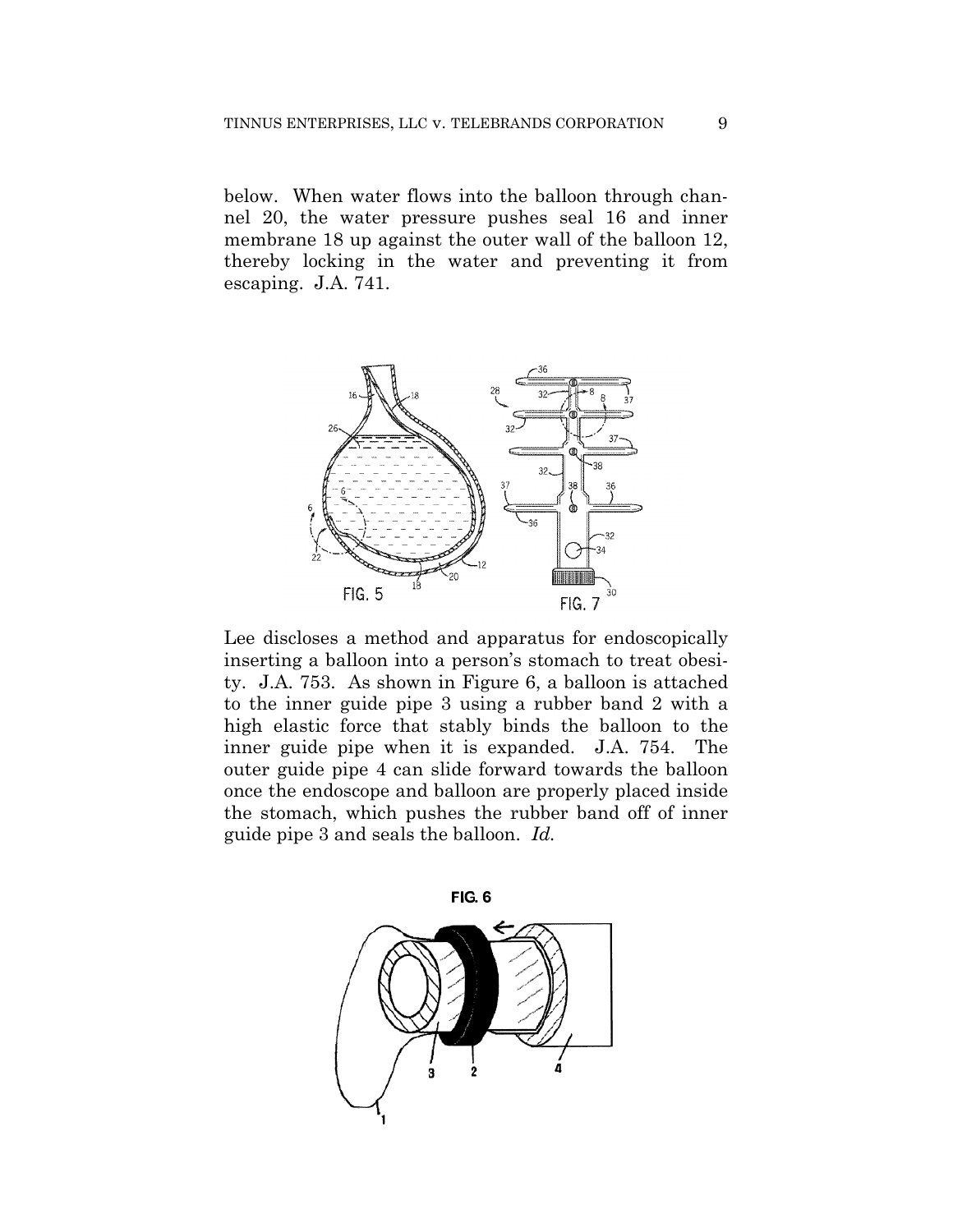#### 10 TINNUS ENTERPRISES, LLC v. TELEBRANDS CORPORATION

The Magistrate Judge found the combination of Cooper and Saggio deficient because neither reference disclosed the required "elastic fasteners." The combination of Cooper and Saggio with Lee fared no better because the Magistrate Judge found no evidence that Lee's rubber band would provide the claimed connecting force. Moreover, the Magistrate Judge was not convinced that a person of ordinary skill in the art ("POSA") would have been motivated to combine Lee with Cooper and Saggio because the references come from diverse fields: endoscopic balloon insertion devices for obesity treatment, garden sprinklers, and water balloon filling systems, respectively. Finally, even if Telebrands were able to establish a prima facie case of obviousness, the Magistrate Judge noted that secondary considerations, such as commercial success and copying, would be relevant because the Balloon Bonanza product appeared to be "a near identical replica" of the patented Bunch O Balloons product. *Magistrate Op.*, 2015 WL 11089479, at \*7.

With respect to irreparable harm, the Magistrate Judge found evidence of price erosion, consumer confusion, reputational harm, and loss of goodwill based on customer calls, emails, and online reviews. As evidence of price erosion, the Magistrate Judge explained that, while ZURU initially sold Bunch O Balloons for \$17 in August 2014, in response to direct competition from Balloon Bonanza, ZURU reduced the price of Bunch O Balloons to \$12.99, and eventually to \$9.99 by mid-2015. According to the Magistrate Judge, the "market entry and continually reduced sale prices of Telebrands' allegedly infringing product has driven down the price at which the Bunch O Balloons product has sold," leading to the "harm that is ultimately irreparable here" in the form of the "now lowered price of sale for the present monopoly right." *Id.* at \*8 (citing *Douglas Dynamics, LLC v. Buyers Prods. Co.*, 717 F.3d 1336, 1345 (Fed. Cir. 2013) ("Where two companies are in competition against one another, the patentee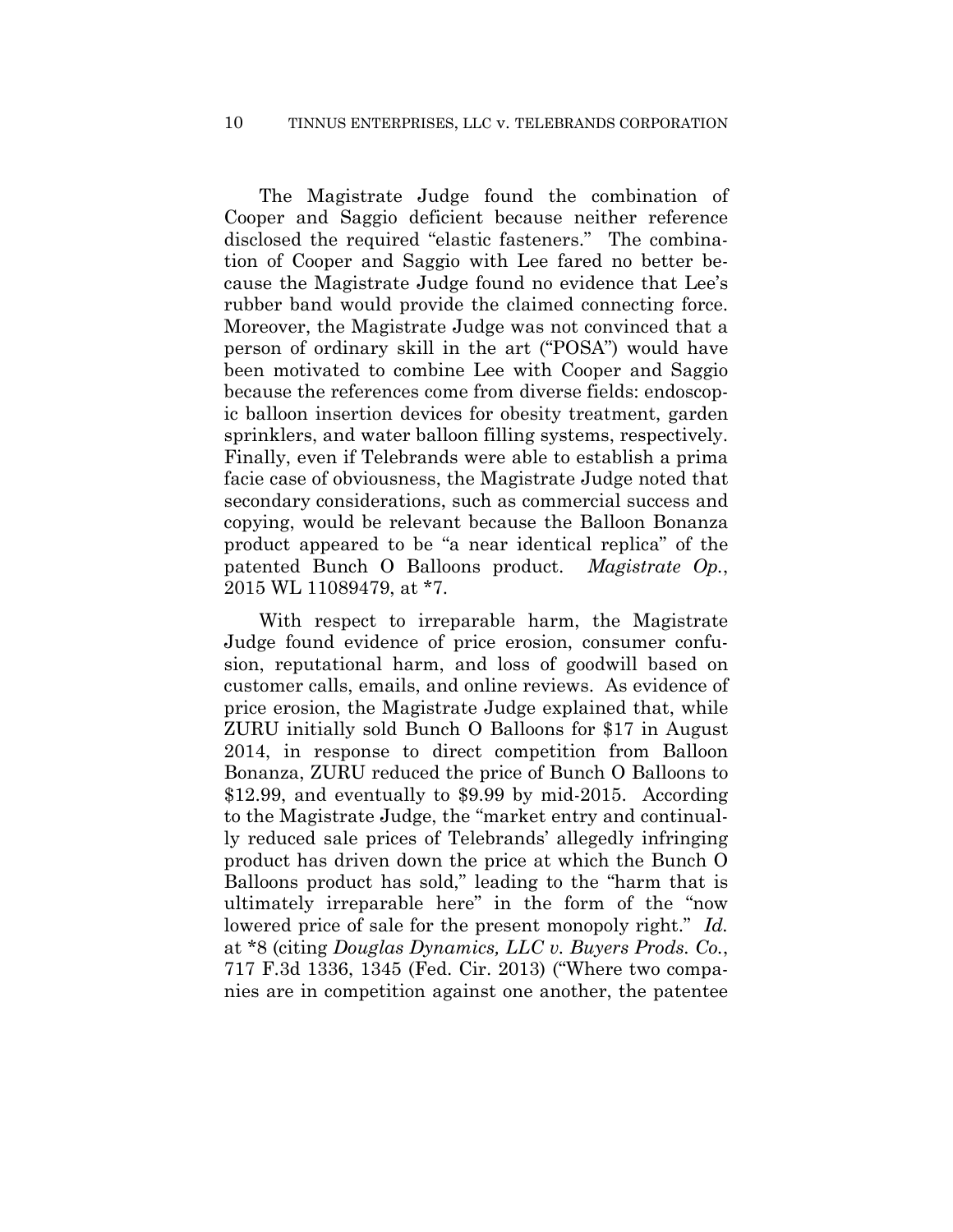suffers the harm—often irreparable—of being forced to compete against products that incorporate and infringe its own patented inventions.")).

To establish consumer confusion, reputational harm, and loss of good will, Tinnus provided evidence of conversations and reviews from confused customers. For example, the Magistrate Judge cited evidence that one customer called ZURU to inquire about her product order when, in fact, the customer had purchased Balloon Bonanza instead and that another customer left a review online stating "the inventor of the Balloon Bonanza who invented this product was formerly called Bunch O Balloons." *Id.* Customers also sent emails to Tinnus asking whether Balloon Bonanza was invented by Mr. Malone, Tinnus's founder, and wondering whether he had licensed his invention to Telebrands. This evidence convinced the Magistrate Judge that consumers were confused about which product is sold by which company and that the patented Bunch O Balloons product had "been diluted in the minds of the consuming public." *Id.* Aside from the consumer confusion, the false association between the products harmed Tinnus because Bunch O Balloons received better ratings than Balloon Bonanza on Amazon.com and ToysRUs.com. Even though most of these examples pre-dated the issuance of the '066 patent, the Magistrate Judge found that several of the harms, including customer confusion, were ongoing.

The Magistrate Judge also concluded that the balance of hardships and public interest factors weighed in Tinnus's favor due to the relative size of the parties and the strong public interest in enforcing valid patents. Because Tinnus established all four factors required for a preliminary injunction, the Magistrate Judge recommended granting Tinnus's motion.

Telebrands timely filed its objections to the Magistrate Judge's R&R, alleging that it erred (1) by failing to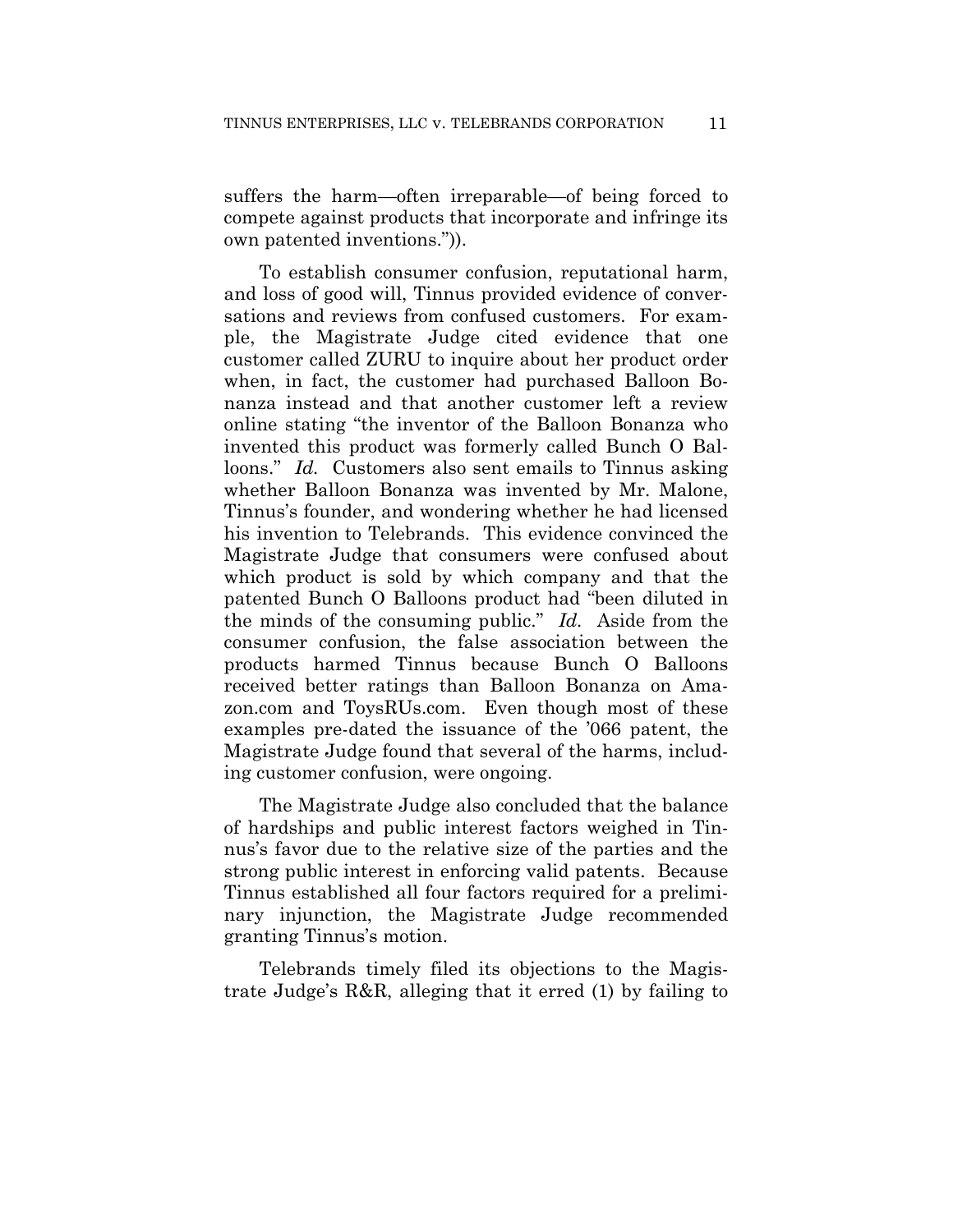provide a claim construction for the "attached," "connecting force," "elastic fastener," and "shaking" limitations; (2) by improperly shifting the burden of proof to Telebrands on infringement and invalidity; and (3) by relying on insufficient evidence to support findings of commercial success and copying.<sup>4</sup> Notably, Telebrands did not object to the Magistrate Judge's indefiniteness ruling or its rejection of Telebrands' obviousness arguments. The district court overruled each of the objections, adopted the R&R's findings, and entered a preliminary injunction.

## III. PTAB Proceedings

Operating in parallel to the district court proceeding was Telebrands' PGR petition seeking to invalidate the '066 patent. The PTAB, relying on the same evidence and arguments before the district court, instituted review on all claims of the '066 patent shortly after the district court granted Tinnus's request for a preliminary injunction.5

The PTAB found that claim 1's "shake-to-detach" feature6 was likely indefinite because the specification and

<u>.</u>

<sup>4</sup> Telebrands also objected to the R&R's findings with respect to irreparable harm, but this portion of its objections was not included in the appellate record. *See*  Defendants' Objections to the Report and Recommendation Regarding Plaintiffs' Motion for Preliminary Injunction (Dkt. No. 9) at 4–5, *Tinnus Enters., LLC v. Telebrands Corp.*, No. 15-00551 (E.D. Tex. Sept. 25, 2015), ECF No. 70.

<sup>5</sup> The PTAB instituted review for claims 1–6, 8, and 10–14. Tinnus disclaimed claims 7 and 9. *Telebrands Corp. v. Tinnus Enters., LLC*, PGR2015-18, 2016 WL 270152, at \*1 n.1 (PTAB Jan. 4, 2016) (*Institution Decision*).

<sup>6</sup> The PTAB defined the following italicized claim language as the shake-to-detach feature: "each elastic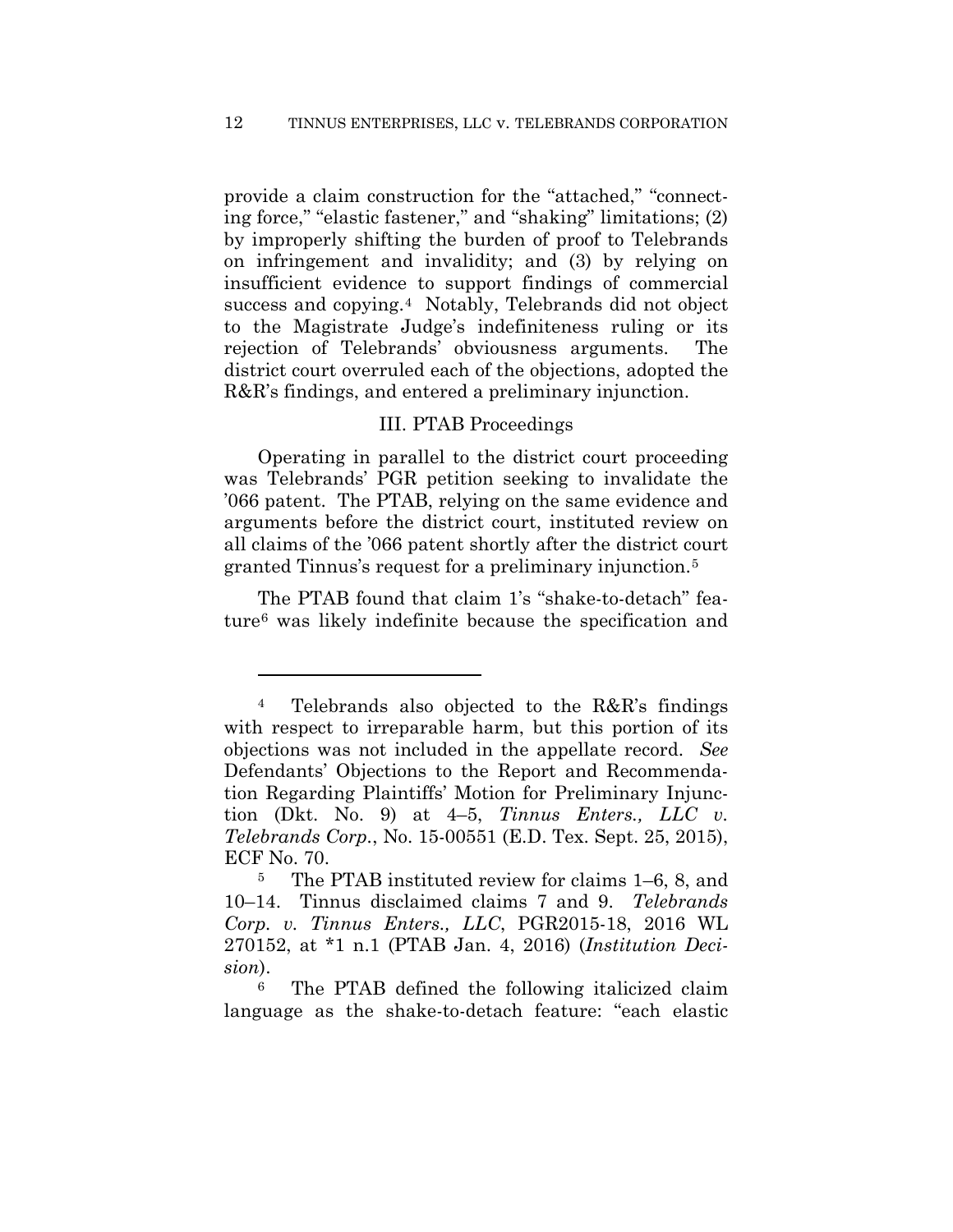prior art both fail to provide "any objective standard for measuring the scope of 'filled' or 'substantially filled,'" and the specification sets forth no limit on the amount of shaking needed to detach a filled container from the tube. *Institution Decision*, 2016 WL 270152, at \*7–8.7 The PTAB also found that a combination of Cooper, Saggio, and Lee would likely render claim 1 obvious. *Id.* at \*14. According to the PTAB, a POSA would have combined Saggio with Cooper to create a multi-balloon filling assembly by "attach[ing] balloons to the ends of the flexible tubes of Cooper's sprinkler" and would have added Lee's mechanism for clamping and sealing the balloons once filled because it was "reasonably pertinent to a particular problem the inventor of the '066 patent was trying to solve." *Id.* at \*13.

Telebrands appeals the preliminary injunction entered by the district court. We have jurisdiction pursuant to 28 U.S.C.  $\S$  1292(a)(1) and (c)(1).

l

fastener configured to provide a connecting force that is not less than a weight of one of the containers when substantially filled with water, . . . *such that shaking the hollow tubes in a state in which the containers are substantially filled with water overcomes the connecting force and causes the containers to detach from the hollow tubes*." *Id.* at \*7 (alteration in original).

<sup>7</sup> We are aware that the PTAB issued a Final Written Decision on December 30, 2016, concluding that the claims of the '066 patent are indefinite. The PTAB's decision is not binding on this court, and based on the record before us and the applicable standard of review, it does not persuade us that the district court abused its discretion in granting the preliminary injunction. The parties are, of course, free to ask the district court to reconsider its preliminary injunction in light of the PTAB's Decision.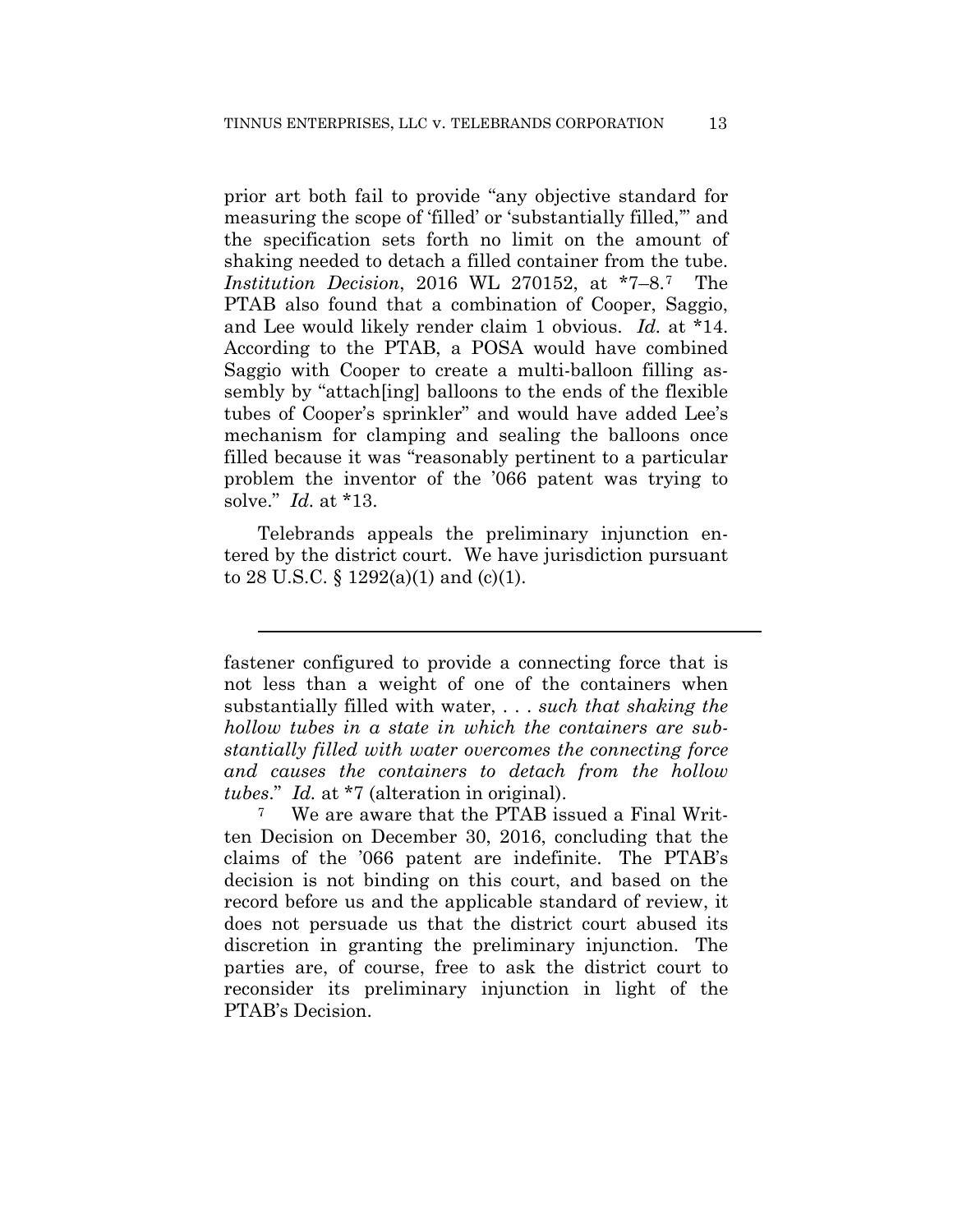#### **DISCUSSION**

On appeal, Telebrands challenges the district court's conclusions on likelihood of success on the merits including its findings on infringement and invalidity—as well as its conclusions on irreparable harm, which we address in turn.

"A decision to grant or deny a preliminary injunction is within the sound discretion of the district court, based upon its assessment of four factors: (1) the likelihood of the patentee's success on the merits; (2) irreparable harm if the injunction is not granted; (3) the balance of hardships between the parties; and (4) the public interest." *Procter & Gamble Co. v. Kraft Foods Glob., Inc.*, 549 F.3d 842, 847 (Fed. Cir. 2008) (quoting *Oakley, Inc. v. Sunglass Hut Int'l*, 316 F.3d 1331, 1338–39 (Fed. Cir. 2003)). With respect to establishing a likelihood of success on the merits, "the patentee seeking a preliminary injunction in a patent infringement suit must show that it will likely prove infringement, and that it will likely withstand challenges, if any, to the validity of the patent." *Titan Tire Corp. v. Case New Holland, Inc.*, 566 F.3d 1372, 1376 (Fed. Cir. 2009). An accused infringer "can defeat a showing of likelihood of success on the merits by demonstrating a substantial question of validity or infringement." *Trebro Mfg., Inc. v. Firefly Equip., LLC*, 748 F.3d 1159, 1165 (Fed. Cir. 2014) (citing *Aria Diagnostics, Inc. v. Sequenom, Inc.*, 726 F.3d 1296, 1304 (Fed. Cir. 2013)).

In general, we review preliminary injunctions using the law of the regional circuit—here, the Fifth Circuit because "[t]he grant, denial, or modification of a preliminary injunction . . . is not unique to patent law." *Id.* (alteration in original) (quoting *Aevoe Corp. v. AE Tech Co.*, 727 F.3d 1375, 1381 (Fed. Cir. 2013)). "However, the Federal Circuit has itself built a body of precedent applying the general preliminary injunction considerations to a large number of factually variant patent cases, and gives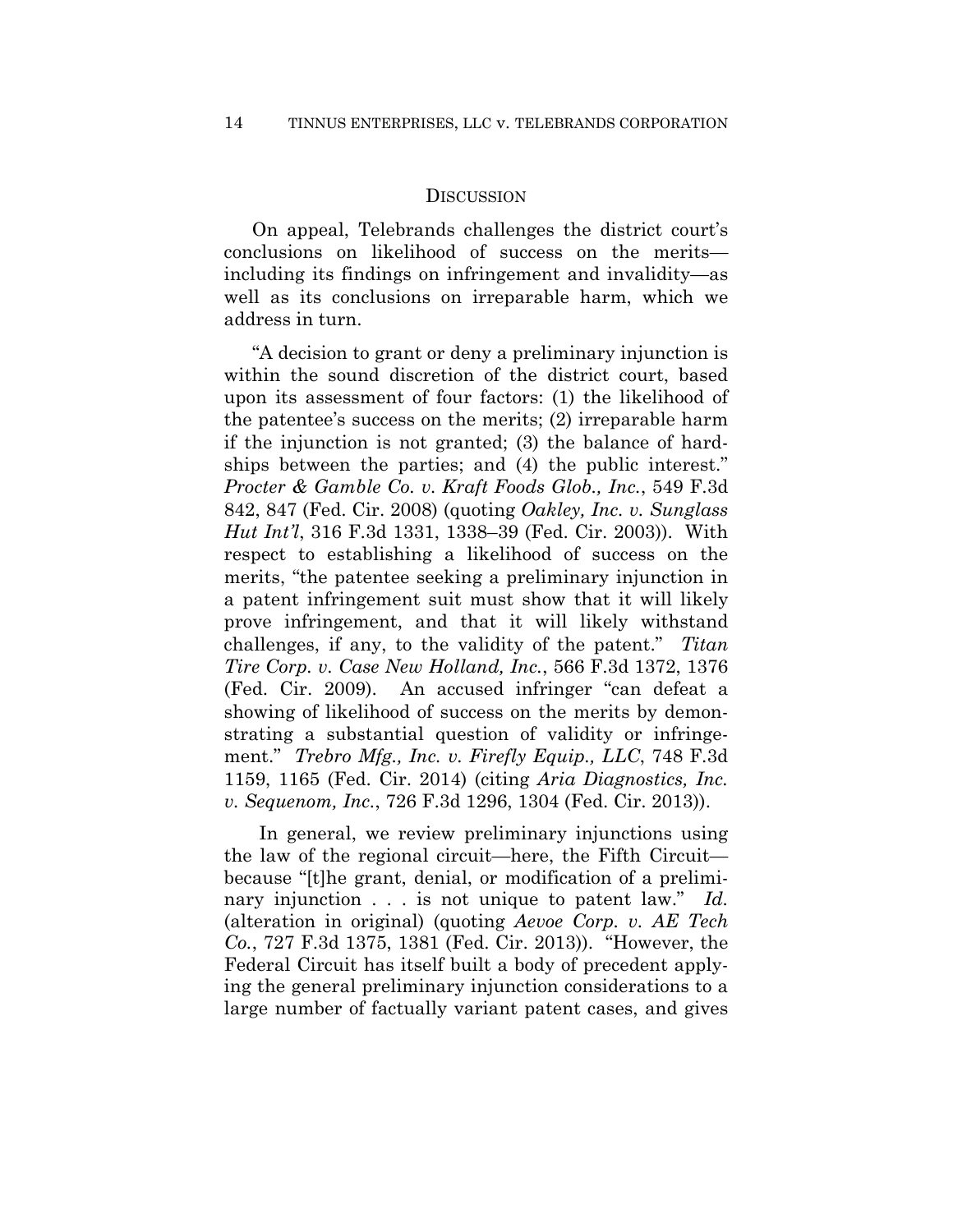dominant effect to Federal Circuit precedent insofar as it reflects considerations specific to patent issues." *Murata Mach. USA v. Daifuku Co.*, 830 F.3d 1357, 1363 (Fed. Cir. 2016) (quoting *Trebro*, 748 F.3d at 1165). Both the Fifth Circuit and the Federal Circuit review preliminary injunctions for an abuse of discretion. *See Sepulvado v. Jindal*, 729 F.3d 413, 417 (5th Cir. 2013); *see also Procter & Gamble*, 549 F.3d at 845. A party can establish an abuse of discretion in the preliminary injunction context "by showing that the court made a clear error of judgment in weighing relevant factors or exercised its discretion based upon an error of law or clearly erroneous factual findings." *Abbott Labs. v. Andrx Pharm., Inc.*, 452 F.3d 1331, 1335 (Fed. Cir. 2006) (quoting *Polymer Techs., Inc. v. Bridwell*, 103 F.3d 970, 973 (Fed. Cir. 1996)).

Under Fifth Circuit law, where a party fails to object to a magistrate judge's findings of fact, conclusions of law, or recommendation to the district court, plain error review applies to those unobjected-to factual findings and legal conclusions adopted by the district court. *Douglass v. United Servs. Auto. Ass'n*, 79 F.3d 1415, 1430 (5th Cir. 1996) (en banc), *superseded by statute on other grounds*, 28 U.S.C. § 636(b)(1) (extending time to file objections from ten to fourteen days). "To prevail under [the plain error] standard, the appellant 'must show (1) that an error occurred; (2) that the error was plain, which means clear or obvious; (3) the plain error must affect substantial rights; and (4) not correcting the error would seriously impact the fairness, integrity, or public reputation of judicial proceedings.'" *Ortiz v. City of San Antonio Fire Dep't*, 806 F.3d 822, 825–26 (5th Cir. 2015) (quoting *Septimus v. Univ. of Hous.*, 399 F.3d 601, 607 (5th Cir. 2005)). "When the nature of the claimed error is a question of fact, however, the possibility that such a finding could rise to the level of obvious error required to meet part of the standard for plain error is remote." *Casas v. Aduddell*, 404 F. App'x 879, 881 (5th Cir. 2010).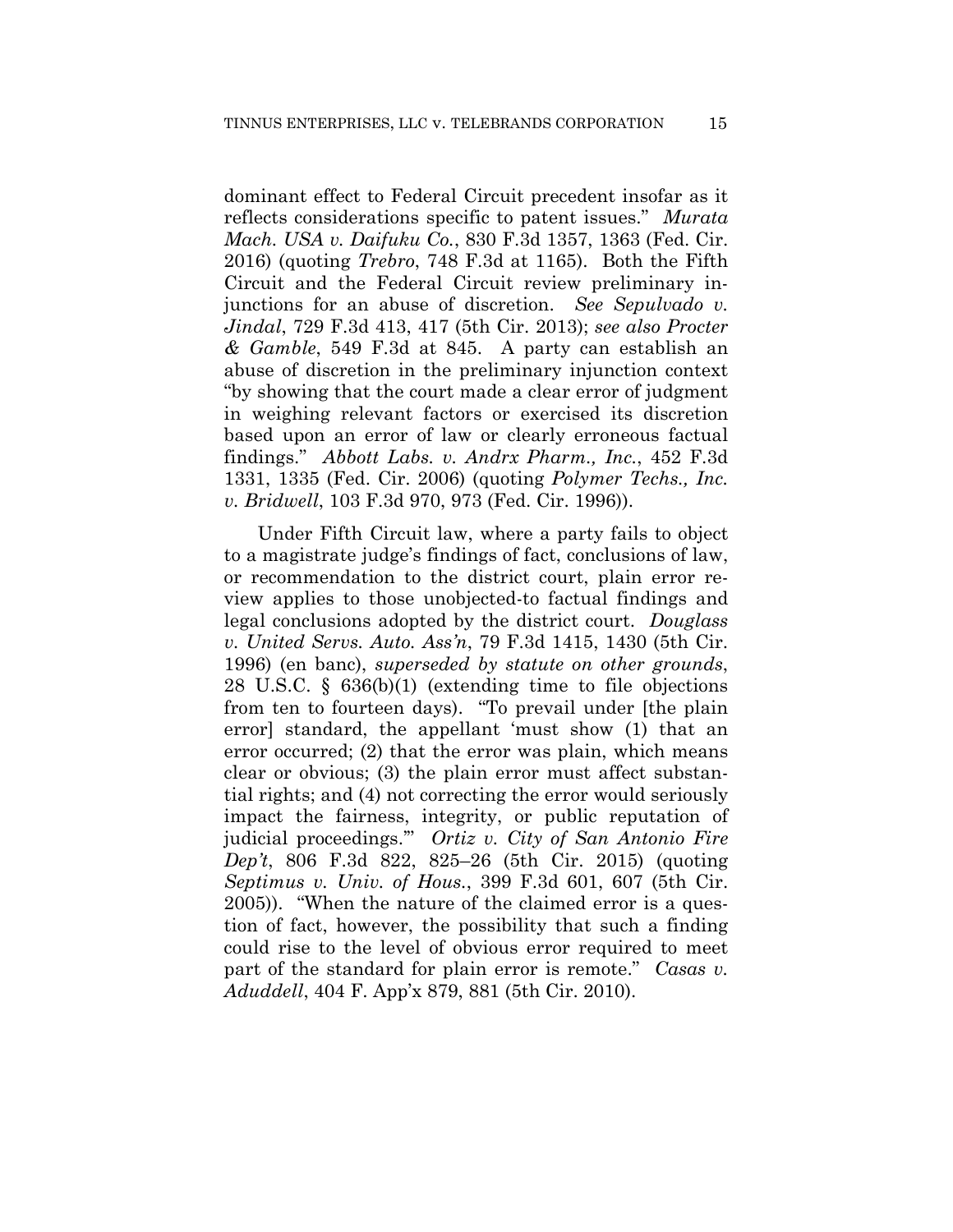#### I. Patent Infringement

On appeal, Telebrands first faults the district court for failing to construe the terms "not less than" and "connecting force." Telebrands also alleges clear error in the district court's conclusions that the Balloon Bonanza tubes are "attached" to the housing and meet the shake to detach limitation. For the reasons explained below, none of these arguments are persuasive.

An infringement analysis involves the two-step process of "construing the claims and comparing the properly construed claims to the accused product." *Advanced Steel Recovery, LLC v. X-Body Equip., Inc.*, 808 F.3d 1313, 1316 (Fed. Cir. 2015). Infringement is a question of fact, which we review on appeal for clear error. *See AstraZeneca LP v. Apotex, Inc.*, 633 F.3d 1042, 1056 (Fed. Cir. 2010).

Contrary to Telebrands' argument, the R&R, which was adopted by the district court, did not refuse to construe the terms "not less than" and "connecting force." Instead, the R&R acknowledged Telebrands' disagreement regarding those terms but concluded that Tinnus was likely to succeed on its infringement claim "irrespective of the interpretation of these claim terms." *Magistrate Op.*, 2015 WL 11089479, at \*4. The R&R reached this conclusion because it found that Telebrands' claim construction argument hinged on the contention that shaking is not required to detach the balloons from the tubes. Because the Balloon Bonanza instruction manual tells users to "[t]urn off water and give balloons a shake to release," *id.* (alteration in original), the Magistrate Judge determined that Telebrands' position conflicted with the record evidence and failed to demonstrate that Tinnus was unlikely to succeed on its infringement claim. It was not clear error for the district court to adopt this finding.

Next, Telebrands challenges the district court's application of the claim term "attached" to the Balloon Bonanza product because its tubes allegedly "do not connect or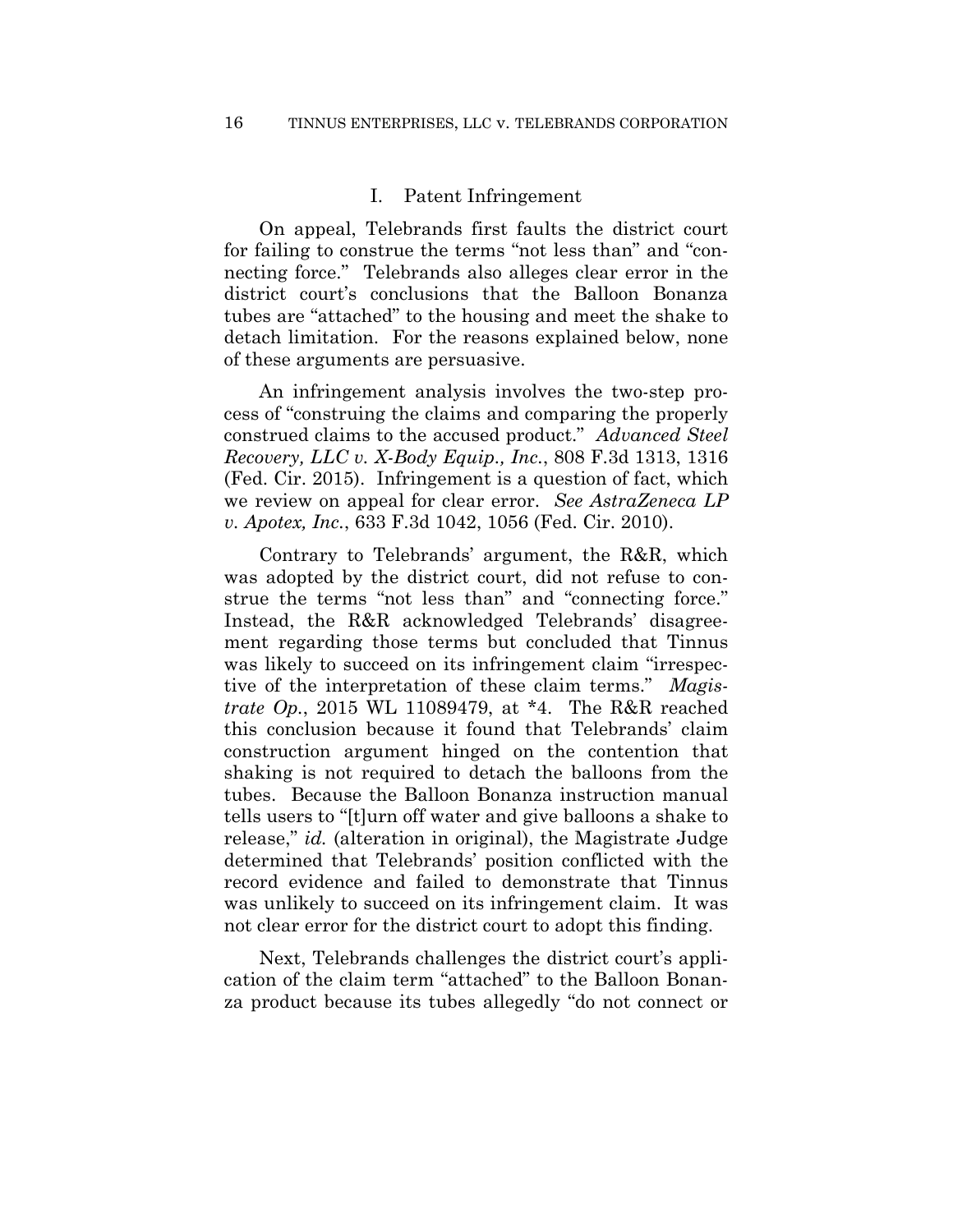join to the housing, but rather slide in and out of the holes in the common face of the housing." Appellant Br. 24–25. The R&R applied the plain and ordinary meaning for the term "attached," i.e., "connected or joined to something," and found that the Balloon Bonanza product's tubes must be "connected to" the housing's holes in order for it to function properly. *Magistrate Op.*, 2015 WL 11089479, at \*4 (citing Merriam-Webster Dictionary, https://www.merriam-webster.com/dictionary/attached (last visited Dec. 19, 2016)). This must be so, according to the R&R, because the housing accepts water from the hose at one end and sends the water through the holes at the other end, which are connected to hollow tubes for filling the balloons. The R&R's analysis of the "attached" limitation is reasonable, and the district court's adoption of it does not constitute clear error.

Finally, Telebrands alleges that each claim limitation must be found in the accused product itself, and that it was clear error for the Magistrate Judge to rely on Balloon Bonanza's instruction manual to satisfy the shaking limitation. We disagree. The instructions for the Balloon Bonanza product are at least circumstantial evidence of infringement for any claim elements taught by those materials. A patentee is entitled to rely on circumstantial evidence to establish infringement: "If [Defendant] is arguing that proof of inducing infringement or direct infringement requires direct, as opposed to circumstantial evidence, we must disagree. It is hornbook law that direct evidence of a fact is not necessary." *Moleculon Research Corp. v. CBS, Inc.*, 793 F.2d 1261, 1272 (Fed. Cir. 1986), *abrogated on other grounds by Egyptian Goddess, Inc. v. Swisa, Inc.,* 543 F.3d 665 (Fed. Cir. 2008) (en banc), *as recognized in VirtualAgility Inc. v. Salesforce.com, Inc.*, 759 F.3d 1307, 1318 (Fed. Cir. 2014). Indeed, this court has previously approved of the use of instruction manuals to demonstrate direct infringement by customers in the context of induced infringement. *Golden Blount, Inc. v.*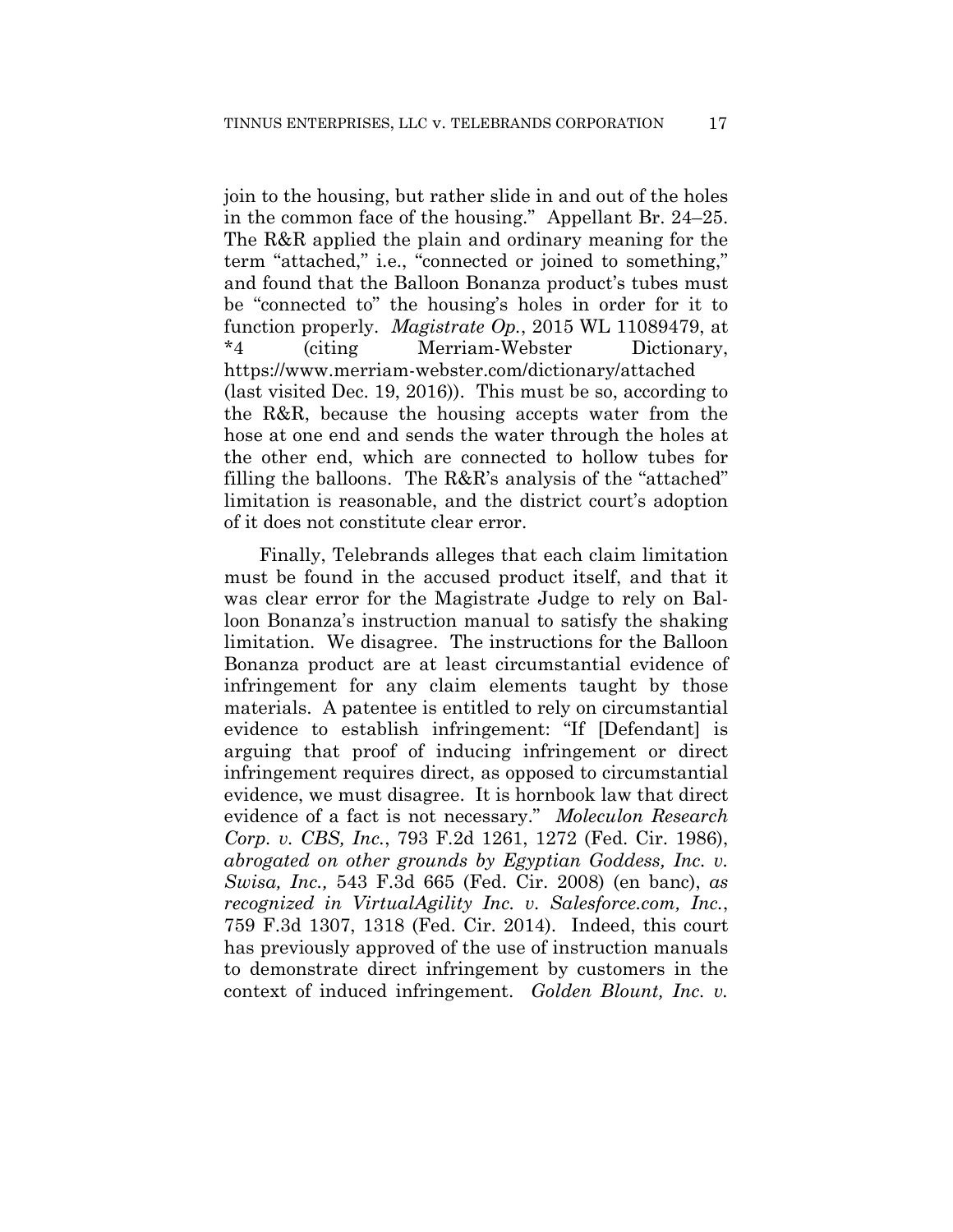*Robert H. Peterson Co.*, 438 F.3d 1354, 1362–63 (Fed. Cir. 2006) ("We reject [Defendant]'s argument that [the patentee] could not rely on the instruction sheets to prove acts of direct infringement by end-users."); *see also Moleculon*, 793 F.2d at 1272 (affirming district court's finding of induced infringement based, in part, on instruction sheet).

The cases Telebrands cites to the contrary are not persuasive. *MicroStrategy* stands for the unremarkable proposition that every claim limitation must be met to establish literal infringement and says nothing about product instructions. *MicroStrategy Inc. v. Bus. Objects, S.A.*, 429 F.3d 1344, 1352–53 (Fed. Cir. 2005). The pertinent portion of the *Vita-Mix* case relates to an induced infringement analysis where the Plaintiff attempted to use the accused infringer's instructions to establish an intent to induce infringement. *Vita-Mix Corp. v. Basic Holding, Inc.*, 581 F.3d 1317, 1328 (Fed. Cir. 2009). There, we disregarded the instructions because they did not support the inference of intent to infringe, not because reliance on the instructions would be legally improper. *Id.* at 1328–29. We are aware of no case law prohibiting a court from relying on product instructions to find direct infringement. Accordingly, the district court did not clearly err in relying on Telebrands' instruction manual as part of its infringement analysis.

# II. Patent Validity

"The burden on the accused infringer to show a substantial question of invalidity at [the preliminary injunction] stage is lower than what is required to prove invalidity at trial." *Altana Pharma AG v. Teva Pharm. USA, Inc.*, 566 F.3d 999, 1006 (Fed. Cir. 2009). "Vulnerability is the issue at the preliminary injunction stage, while validity is the issue at trial." *Amazon.com, Inc. v. Barnesandnoble.com, Inc.*, 239 F.3d 1343, 1359 (Fed. Cir. 2001). Telebrands contends that the Magistrate Judge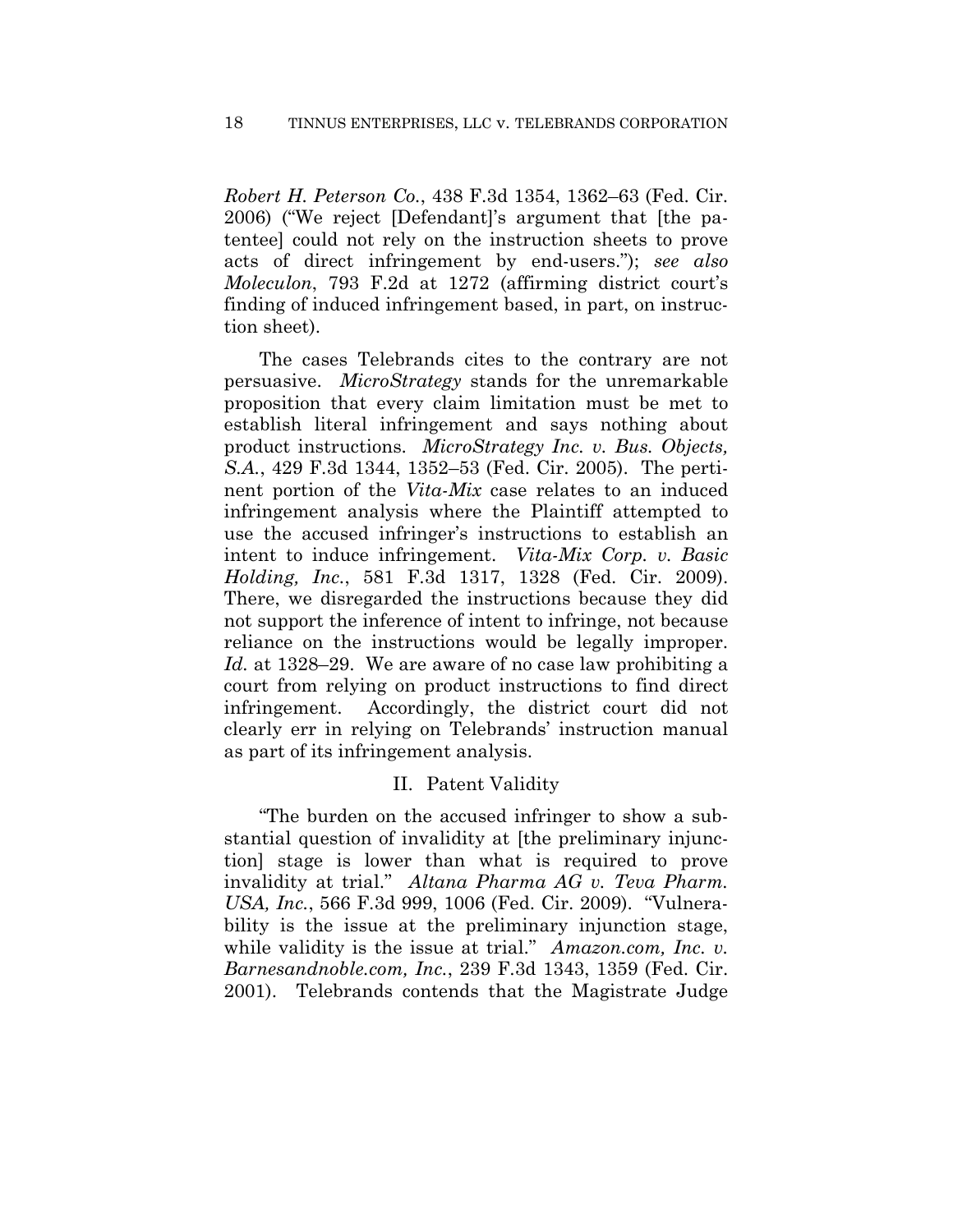improperly shifted the burden of proving invalidity to Telebrands, rather than requiring Tinnus to establish a likelihood of success in proving the patent's validity. This argument is not compelling.

Each issued patent carries with it a presumption of validity under 35 U.S.C. § 282. *Titan Tire*, 566 F.3d at 1376–77. This presumption is sufficient to establish a likelihood of success on the validity issue, absent a challenge by the accused infringer. *Id.* at 1377. Where the alleged infringer attacks the validity of the patent, "the burden is on the challenger to come forward with evidence of invalidity," which the patentee must then rebut. *Id.* at 1377–78. "[I]f the trial court concludes there is a 'substantial question' concerning the validity of the patent, meaning that the alleged infringer has presented an invalidity defense that the patentee has not shown lacks substantial merit, it necessarily follows that the patentee has not succeeded in showing it is likely to succeed at trial on the merits of the validity issue." *Id.* at 1379. The district court properly applied this analytical framework.

## A. Indefiniteness

Telebrands contends that the claim term "substantially filled" is indefinite because a POSA would not be able to determine whether an expandable container meets this limitation.<sup>8</sup>

"[A] patent is invalid for indefiniteness if its claims, read in light of the specification delineating the patent, and the prosecution history, fail to inform, with reasona-

<u>.</u>

<sup>8</sup> Telebrands also argues that "connecting force" is indefinite, but its argument turns on the indefiniteness of "substantially filled." *See* Appellant Br. 14 ("Without knowing what volume of water constitutes 'substantially filled,' one skilled in the art cannot know its weight, thus rendering the 'connecting force' indefinite.").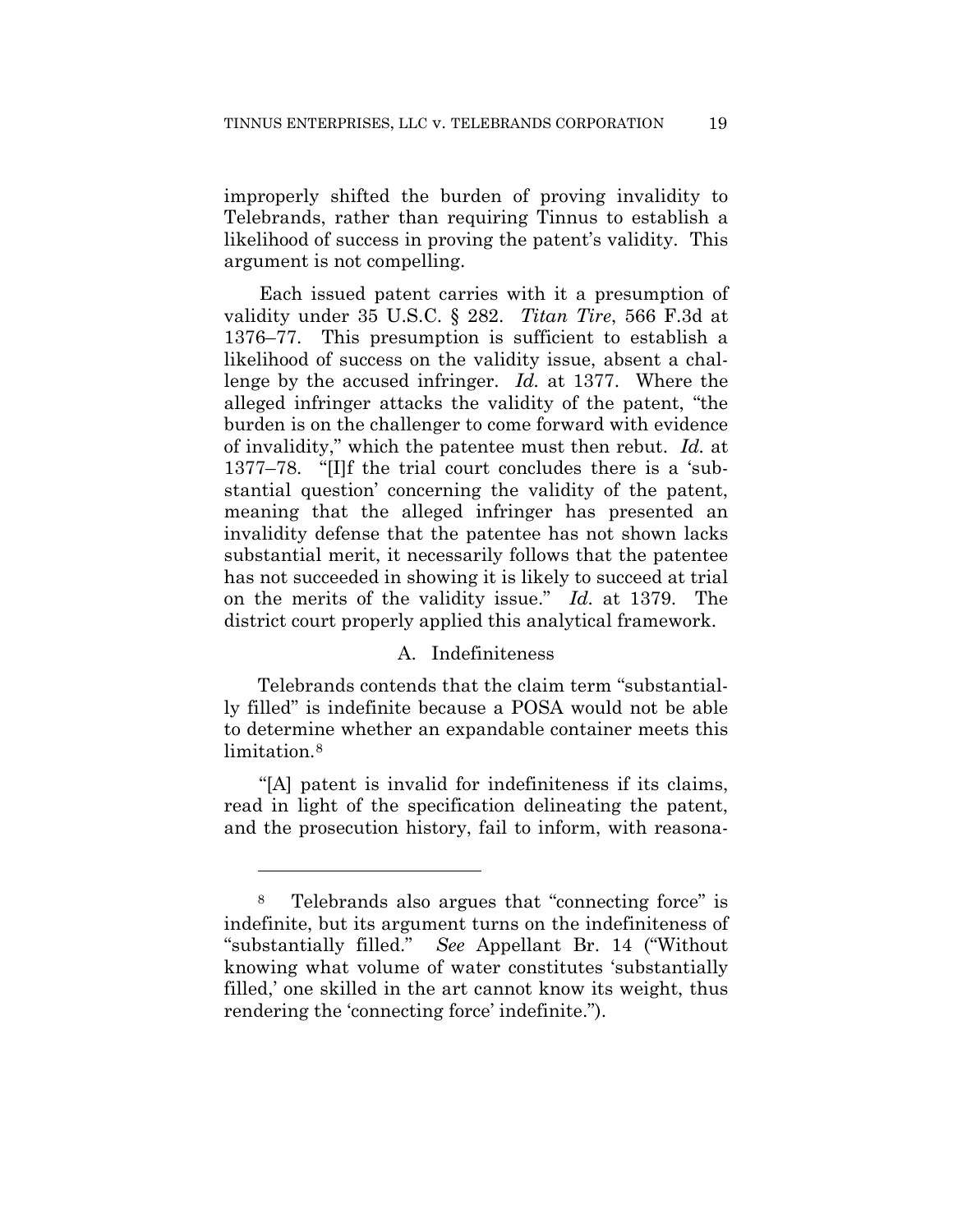ble certainty, those skilled in the art about the scope of the invention." *Nautilus, Inc. v. Biosig Instruments, Inc.*, 134 S. Ct. 2120, 2124 (2014). Because Telebrands did not object to the R&R's indefiniteness determination, we review the district court's determination on indefiniteness for plain error. *Douglass*, 79 F.3d at 1430.

Telebrands attempts to circumvent this deferential standard of review by arguing that objecting to the R&R's claim construction, or lack thereof, put the Magistrate Judge on notice that it was contesting the definiteness of "substantially filled." We disagree. Nowhere in its objections to the R&R does Telebrands mention the word "indefinite," J.A. 1986–88, and "substantially filled" is not even among the terms flagged by Telebrands—"attached," "connecting force," "elastic fastener," and the "shaking" limitation—as requiring construction. *Id.* We fail to see how seeking the construction of different, albeit related, claim terms would put the district court on notice of Telebrands' objection to the R&R's conclusion that "substantially filled" was not indefinite.

Turning to the merits, Telebrands argues on appeal that the '066 patent creates a subjective standard for determining whether a container is "substantially filled" because the specification makes frequent references to detaching the containers when they reach a "desired size." Appellant Br. 13–14. The specification, however, does not define or equate "substantially filled" with "desired size." And the claims themselves teach that shaking causes the containers to detach from the hollow tubes when they are "substantially filled" with water, '066 patent col. 6 ll. 46– 51, meaning that shaking will not detach the containers if they are not "substantially filled." To put a finer point on it, if the balloons detach after shaking, then they are "substantially filled." The R&R cited a portion of this claim language to support its conclusion that the '066 patent provided "specific parameters" for determining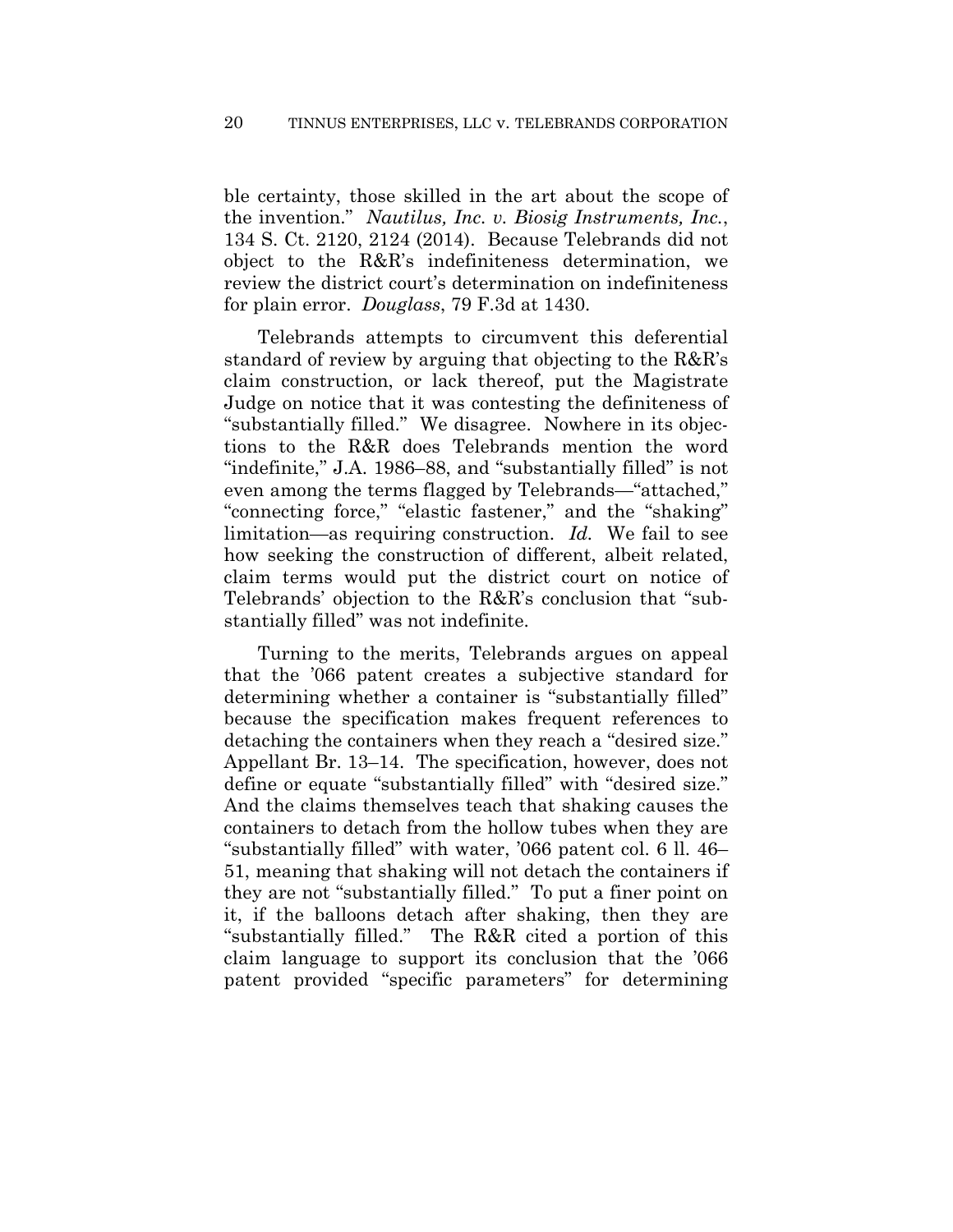when the containers are "substantially filled." *Magistrate Op.*, 2015 WL 11089479, at \*5.

Telebrands alleges that the R&R's reliance on a portion of this claim language for determining when a container is "substantially filled" was based on a truncated and incorrect reading of the claim. The R&R says, "containers are substantially filled with water when the 'water overcomes the connecting force and causes the containers to detach from the hollow tubes.'" *Id.* (quoting '066 patent col. 6 ll. 48–52). According to Telebrands, shaking, not the water, overcomes the connecting force. Although shaking does contribute to the detachment, as discussed above, the claims specifically call for detachment by shaking when the container is "substantially filled" with water. Thus, we do not find this argument persuasive.

In addition to the reasons set forth in the R&R, the level of ordinary skill in the art plays an important role in an indefiniteness analysis. Telebrands asserts that a POSA has "a general knowledge about and experience with expandable containers, including without limitation balloons, and at least an associate's degree in science or engineering." J.A. 835–36  $\P\P$  10–13. We find it difficult to believe that a person with an associate's degree in a science or engineering discipline who had read the specification and relevant prosecution history would be unable to determine with reasonable certainty when a water balloon is "substantially filled."

For these reasons, the district court's conclusion that Telebrands' indefiniteness argument failed to raise a substantial question of validity does not suffer from a "clear or obvious" error, *Ortiz*, 806 F.3d at 825–26, requiring reversal under plain error review. Because we find no clear or obvious error, we need not address the other plain error factors articulated by the Fifth Circuit in *Ortiz*.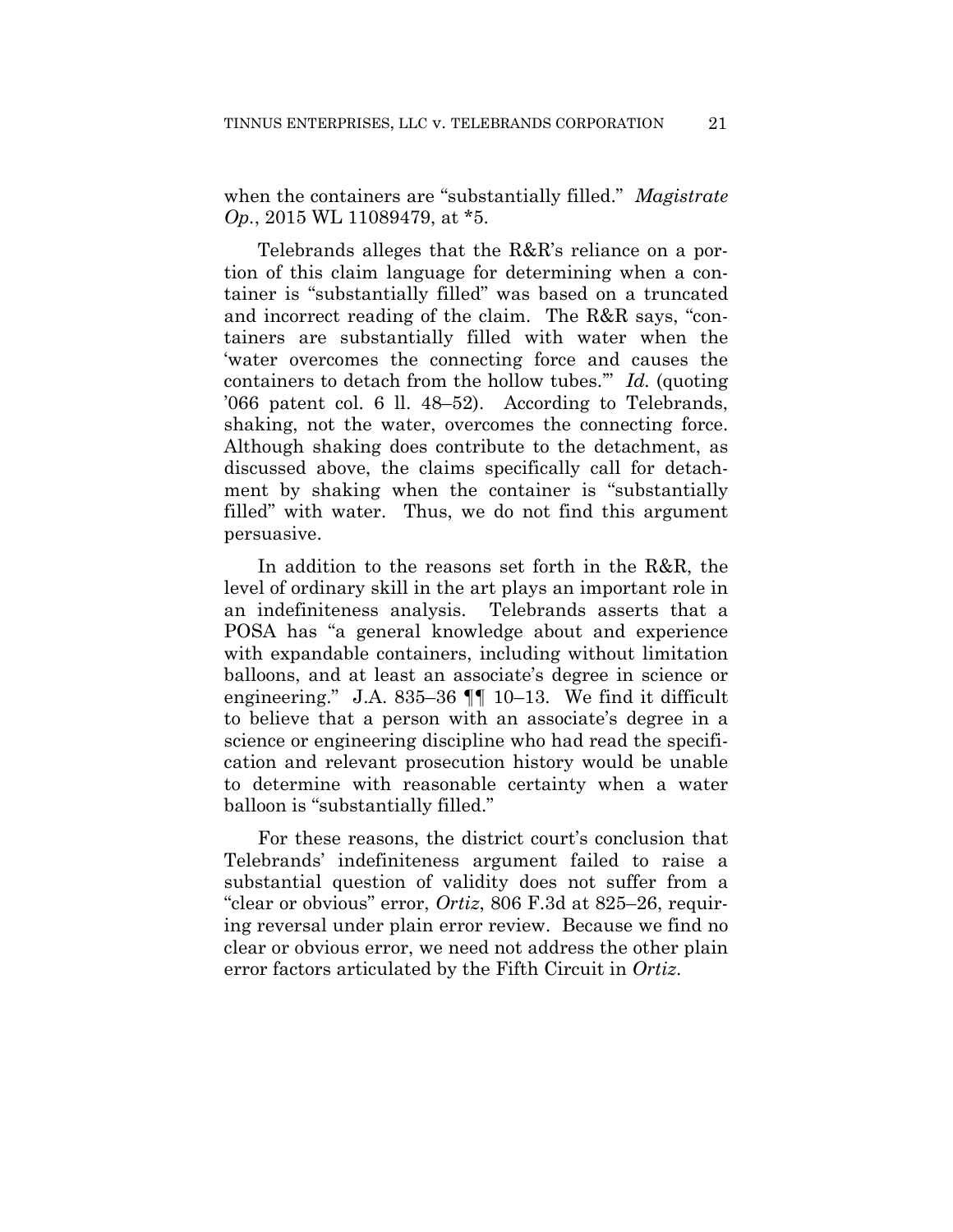#### B. Obviousness

On appeal, Telebrands advances several arguments relating to the combination of the Cooper, Saggio, and Lee references. Because Telebrands did not object to the factual findings and legal conclusions in the R&R relating to obviousness, we review the district court's obviousness analysis for plain error.9

A claim is unpatentable as obvious "if the differences between the claimed invention and the prior art are such that the claimed invention as a whole would have been obvious before the effective filing date of the claimed invention to a person having ordinary skill in the art." 35 U.S.C. § 103. The law is clear, however, that "a patent composed of several elements is not proved obvious merely by demonstrating that each of its elements was, independently, known in the prior art." *KSR Int'l Co. v. Teleflex Inc.*, 550 U.S. 398, 418 (2007). Indeed, "it can be important to identify a reason that would have prompted a person of ordinary skill in the relevant field to combine the elements in the way the claimed new invention does." *Id.*

Telebrands argues that the district court erred because it found there was no motivation to combine the prior art references without first considering whether Lee was reasonably pertinent to the particular problem the inventor solved. More specifically, Telebrands alleges that Cooper, Saggio, and Lee each relate to the same problem addressed by the '066 patent: "automatically sealing a balloon or multiple balloons at one time." Appellant Br. 17–18. A prior art reference is analogous and

<u>.</u>

<sup>&</sup>lt;sup>9</sup> Telebrands conceded that plain error review applies during oral argument. *See* Oral Arg. at 6:10–6:30, http://oralarguments.cafc.uscourts.gov/default.aspx?fl=20 16-1410.mp3.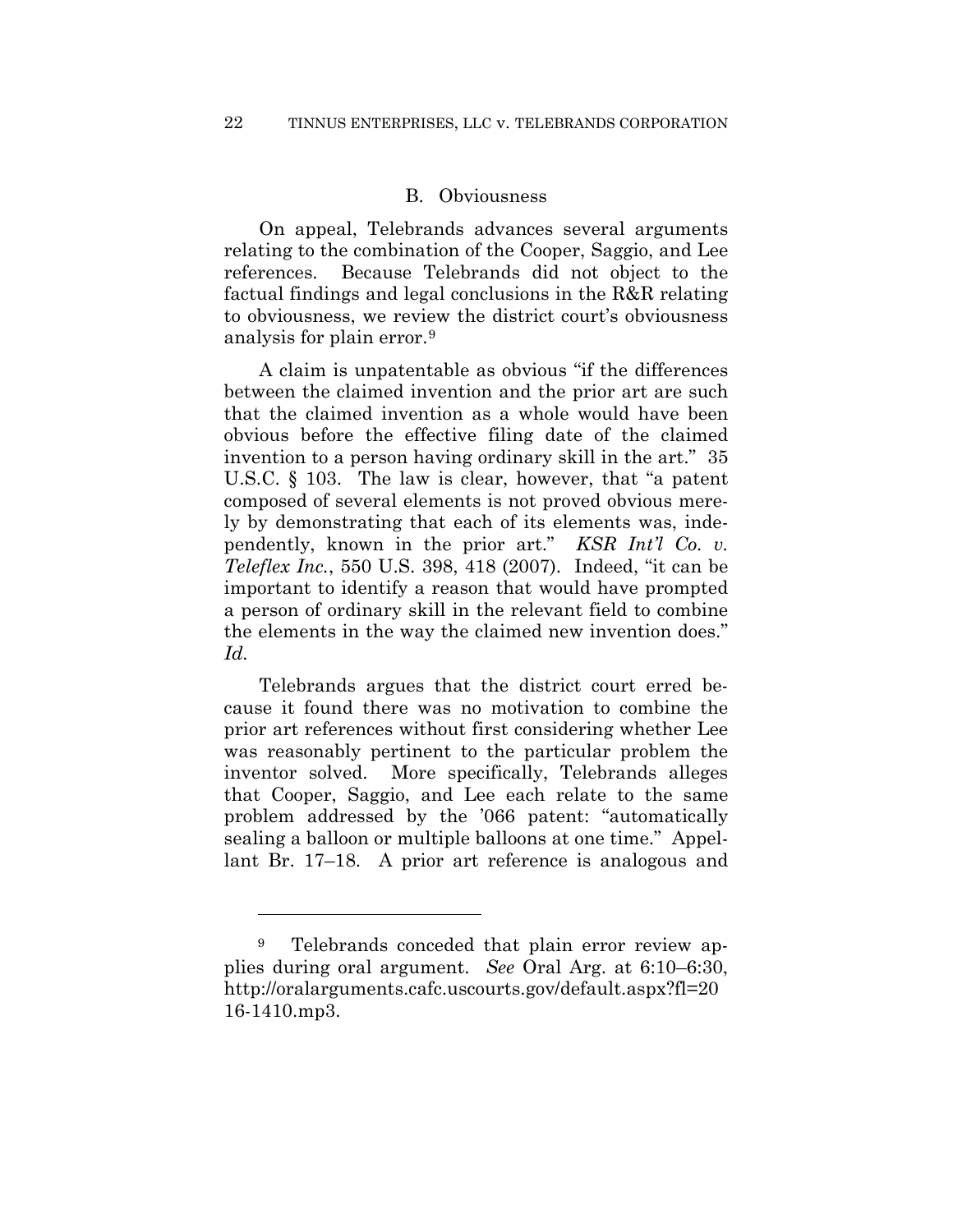thus can be used in an obviousness combination if it "is from the same field of endeavor, regardless of the problem addressed" or "is reasonably pertinent to the particular problem with which the inventor is involved," even if it is not within the inventor's field of endeavor. *Unwired Planet, LLC v. Google Inc.*, 841 F.3d 995, 1000–01 (Fed. Cir. 2016) (quoting *In re Clay*, 966 F.2d 656, 658–59 (Fed. Cir. 1992)). The particular problem confronting the inventor here was how to rapidly fill multiple containers with fluid. This is far removed from the problems associated with an endoscopic balloon insertion device for treating obesity, and Telebrands has not demonstrated that Lee is reasonably pertinent to the problem addressed in the '066 patent. Therefore, under a plain error review, we cannot say that the district court committed a clear or obvious error when it found insufficient motivation to combine these disparate references. Absent a motivation to combine, Telebrands' remaining obviousness arguments are unavailing.

#### III. Irreparable Harm

Finally, Telebrands alleges that it was clear error for the Magistrate Judge to rely on evidence pre-dating the '066 patent's issuance in support of its finding of irreparable harm. Citing *GAF Building Materials Corp. v. Elk Corp. of Dallas*, 90 F.3d 479 (Fed. Cir. 1996), Telebrands asserts that irreparable harm must be measured from the date the patent issues because that is the date on which the right to exclude others arises. The *GAF* case is inapposite, however, because it addresses the dismissal for lack of jurisdiction of an action for declaratory judgment of invalidity and noninfringement of a design patent that had not yet issued. *Id.* at 481–83. And Telebrands cites no case prohibiting reliance on evidence of irreparable harm pre-dating the patent's issuance.

Evidence of consumer confusion, harm to reputation, and loss of goodwill pre-dating the patent is, at the very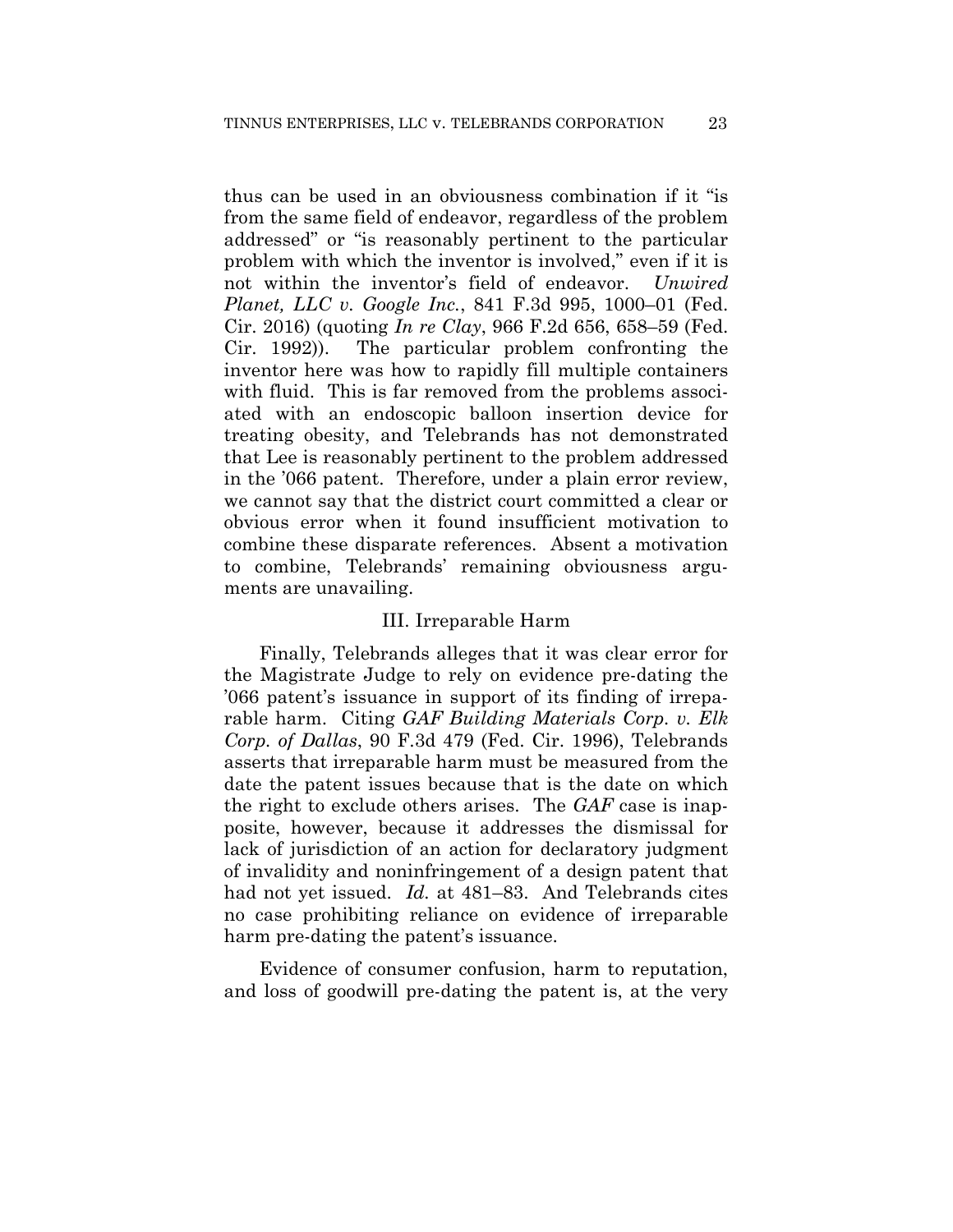least, circumstantial evidence demonstrating the possibility of identical harms once the patent issues. Neither party has suggested that the issuance of a patent would somehow mitigate or otherwise eliminate those harms. Similarly, the pre-issuance price erosion evidence may be relevant to show what would happen if Balloon Bonanza was no longer on the market. For example, it might support an argument that, absent competition, Tinnus could raise its price back to the original price point, but would not be able to do so as long as competition from Balloon Bonanza remains.

Nonetheless, the irreparable harm analysis does not depend solely on evidence pre-dating the patent. The record contains additional evidence of harm after the '066 patent's issuance that is sufficient to support a finding of irreparable harm. For example, a review for Tinnus's Bunch O Balloons product on Amazon—dated a few weeks after the patent issued—states that the customer liked the "off brand" Bunch O Balloons product better than the "name brand" Balloon Bonanza. J.A. 1436. This establishes persisting harm to Tinnus's reputation and tarnishes its status as the innovator in this market. *See Celsis In Vitro, Inc. v. CellzDirect, Inc.*, 664 F.3d 922, 930 (Fed. Cir. 2012) ("Price erosion, loss of goodwill, damage to reputation, and loss of business opportunities are all valid grounds for finding irreparable harm."). Although the post-issuance evidence is thinner, we are unable to find any clear error in the district court's conclusion that Tinnus had demonstrated irreparable harm.

#### **CONCLUSION**

For the reasons stated above, the district court did not abuse its discretion in granting the preliminary injunction. Accordingly, we affirm the district court's judgment.

# **AFFIRMED**